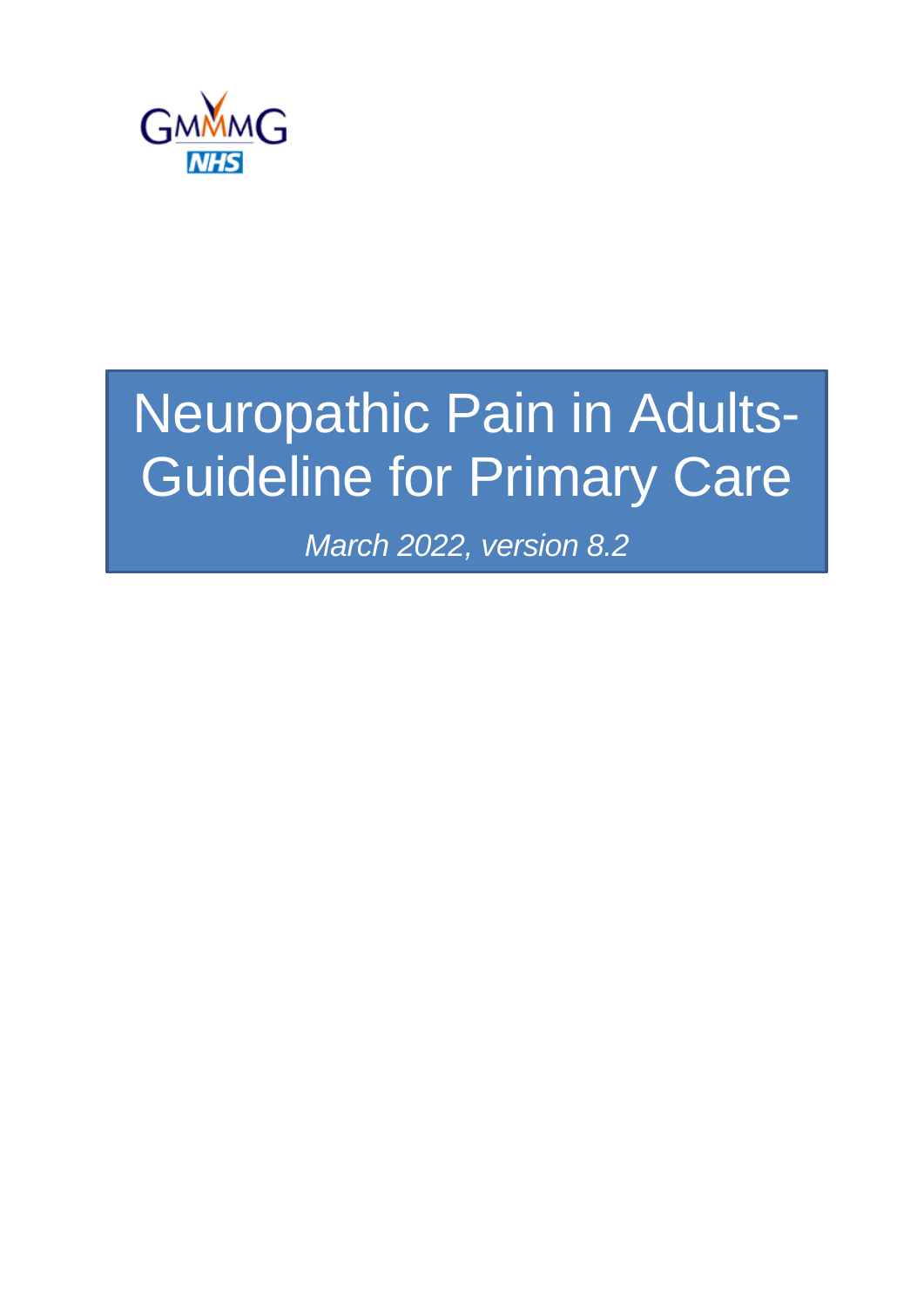### **Document Control**

#### **Document location**

 $\overline{a}$ 

The latest version of this document is held by the GMJCT Strategic Medicines Optimisation. Copies of this document can be obtained at [oldccg.medsman@nhs.net](mailto:oldccg.medsman@nhs.net) from the Strategic Medicines Optimisation Team, Greater Manchester Joint Commissioning Team (GMJCT).

#### **Revision history**

| <b>Date</b> | <b>Actioned by</b>                                                             | <b>Comments/Summary of</b><br>changes                                                                                                                                                                                           | <b>Version</b>  |
|-------------|--------------------------------------------------------------------------------|---------------------------------------------------------------------------------------------------------------------------------------------------------------------------------------------------------------------------------|-----------------|
| 11.12.2013  | B Reddy,<br>Regional Drug and<br><b>Therapeutics Centre</b><br>www.rdtc.nhs.uk | <b>Draft Written</b>                                                                                                                                                                                                            | V <sub>01</sub> |
| 23.12.2013  | <b>B</b> Reddy                                                                 | Updated following comments<br>received at GMMMG.                                                                                                                                                                                | V <sub>02</sub> |
| 10.02.2014  | <b>B</b> Reddy                                                                 | Partially updated following<br>comments received from<br>consultation exercise                                                                                                                                                  | V <sub>03</sub> |
| 11.03.2014  | <b>B</b> Reddy                                                                 | Updated following consultation<br>exercise and GMMMG<br>comments                                                                                                                                                                | V <sub>04</sub> |
| 21.03.2014  | <b>B</b> Reddy                                                                 | Formatting updates following sign<br>off at GMMMG.                                                                                                                                                                              | V05/Final       |
| 06.01.2015  | <b>B</b> Reddy                                                                 | Update requested by GMMMG<br>following the change of tramadol<br>to a schedule 3 CD.                                                                                                                                            | V06/Final       |
| 21.11.2019  | <b>RDTC</b>                                                                    | Technical update to align with<br>NICE CKS and NG173, with the<br>exception that amitriptyline has<br>been retained as the first-line<br>option                                                                                 | V7.0            |
| 28.06.2021  | K Osowska (GM JCT)                                                             | <b>Technical review</b>                                                                                                                                                                                                         | V7.1            |
| 28.09.2021  | K Osowska (GM JCT)                                                             | Comments from RDTC and GM<br>pain specialists incorporated.<br>Amitriptyline titration regime and<br>the algorithm amended to align<br>with current BNF and NICE CKS<br>(Neuropathic pain - drug<br>treatment) recommendations. | V7.2            |
| 14.10.2021  | K Osowska (GM JCT)                                                             | Comments from GM JCT<br>incorporated. Final formatting                                                                                                                                                                          | V8.0            |
| 15.11.2021  | K Osowska (GM JCT)                                                             | <b>Comments from GMMMG CRG</b><br>incorporated.                                                                                                                                                                                 | V8.1            |
| 24.02.2022  | K Osowska (GM JCT)                                                             | Comments from GM consultation<br>incorporated. Final formatting.                                                                                                                                                                | V8.2            |

#### **Approvals**

This document must be approved by the following before distribution:

| <b>Name</b> |                                                 | Date of Approval | Version |
|-------------|-------------------------------------------------|------------------|---------|
| <b>CRG</b>  | Neuropathic Pain<br>Guideline- technical update | 08.03.2022       | V8.2    |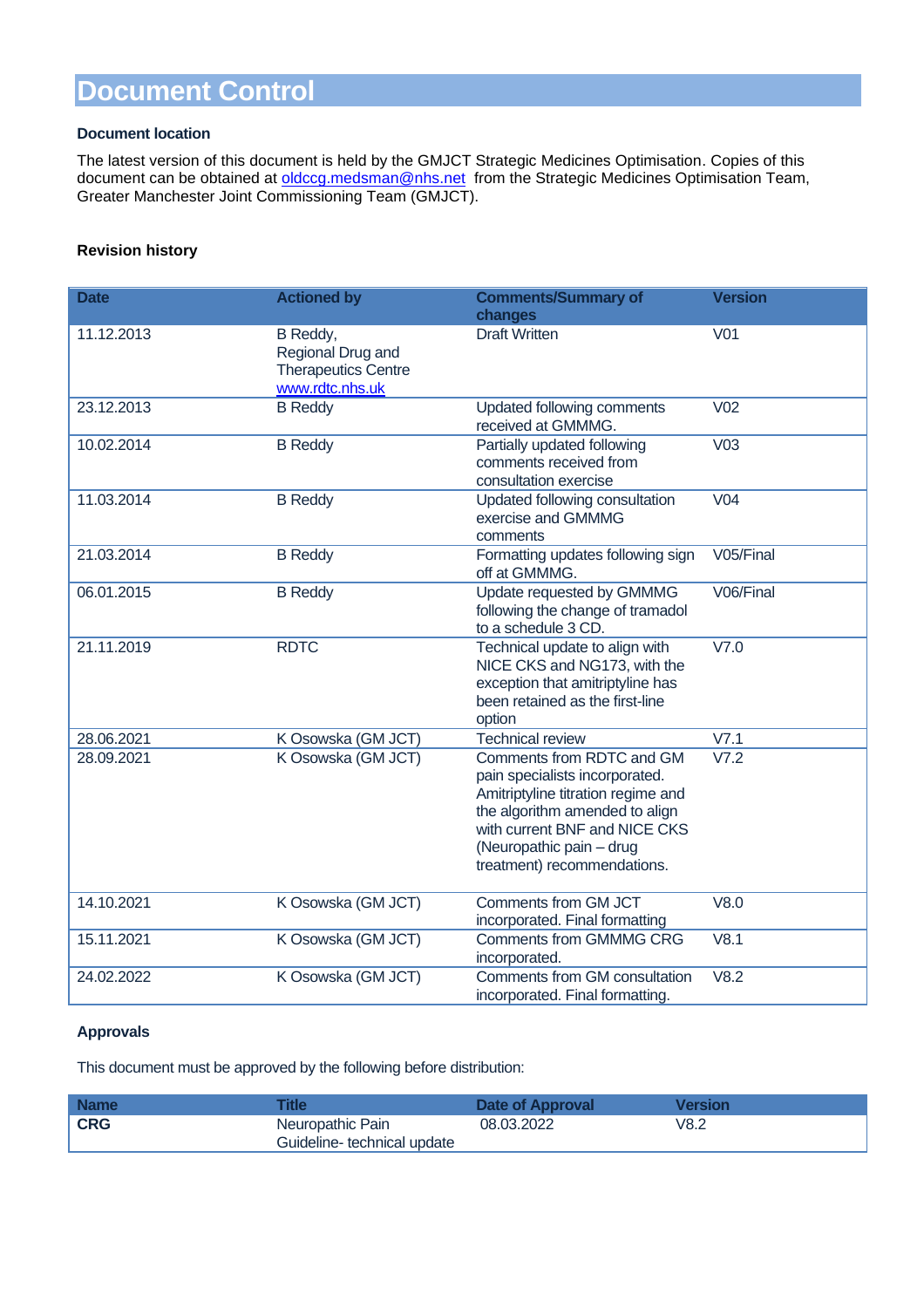### **Contents**

| 3. Algorithm for management of neuropathic pain                  |
|------------------------------------------------------------------|
|                                                                  |
| 4.1 Effects on ability to drive and use machines 6               |
| 4.2 Neuropathic pain (except trigeminal neuralgia                |
|                                                                  |
|                                                                  |
| 4.2.3 Offer pregabalin if gabapentin is not tolerated 8          |
| 4.2.4 Offer duloxetine as third line, or first line for          |
|                                                                  |
|                                                                  |
| <b>Prescription writing requirements for Schedule 3</b><br>4.2.7 |
|                                                                  |
| 4.3.1 Offer carbamazepine as initial treatment  11               |
|                                                                  |
|                                                                  |
|                                                                  |
| 5. Treatments not supported for use unless advised by            |
|                                                                  |
|                                                                  |
|                                                                  |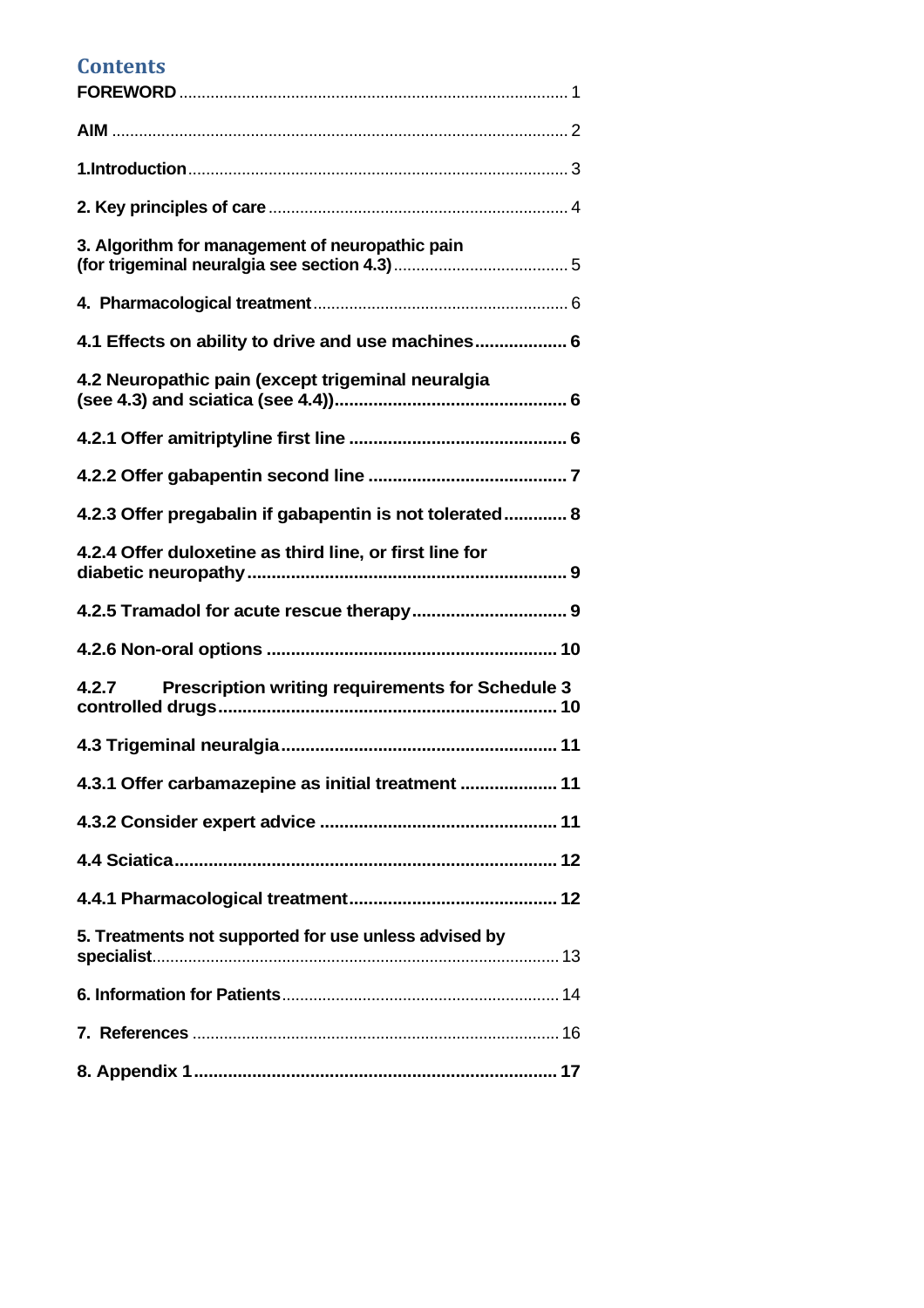### <span id="page-3-0"></span>**FOREWORD**

Neuropathic pain is managed in many patients by the use of simple scales to measure the pain itself, a review of both physical and psychological functional impairment, and pharmacological and nonpharmacological treatments coupled with an idea of the patient's goals/expectations for the management of the pain. Some patients who suffer from pain that does not respond to standard therapies may require a more in-depth assessment and will need to be referred to secondary care.

One of the aims of this document is to aid with differentiating those patients who can be managed very successfully in primary care and those who require involvement of healthcare professionals in secondary care. Many patients who are already within a secondary care setting but go on to develop neuropathic pain (whilst under another speciality e.g., orthopaedics) are often referred directly to pain clinics when they can be managed quite effectively by primary care in the first instance.

This document has been developed utilising the latest clinical evidence. It has been adapted to include treatments based on clinical experience whilst also considering the best use of scarce NHS resources for the whole GM population.

1

Whilst this guideline is primarily for primary care, we would expect the same principles to apply in a secondary care setting.

**GMMMG**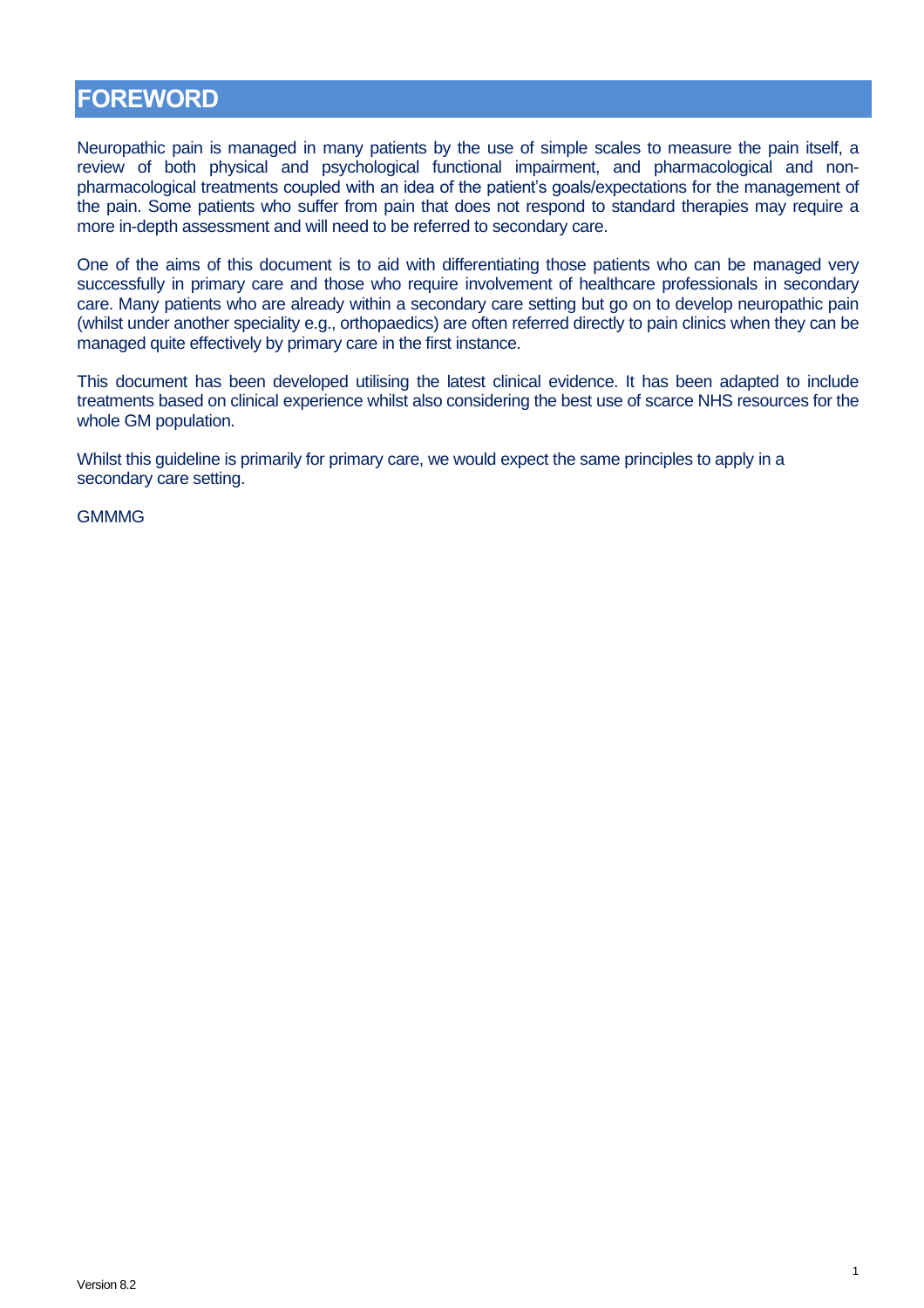# <span id="page-4-0"></span>**AIM**

To promote the rational use of pharmacotherapies, and associated adjuvant treatment, so that neuropathic pain is optimally managed.

Implementation of the guidance aims to improve the safe and effective use of treatments for the symptomatic relief of neuropathic pain.

This guideline is based on the *Neuropathic pain in adults: [pharmacological management in non-specialist](http://guidance.nice.org.uk/CG173)  settings, [NICE CG 173,](http://guidance.nice.org.uk/CG173)* (updated September 2020) with some local adaptation.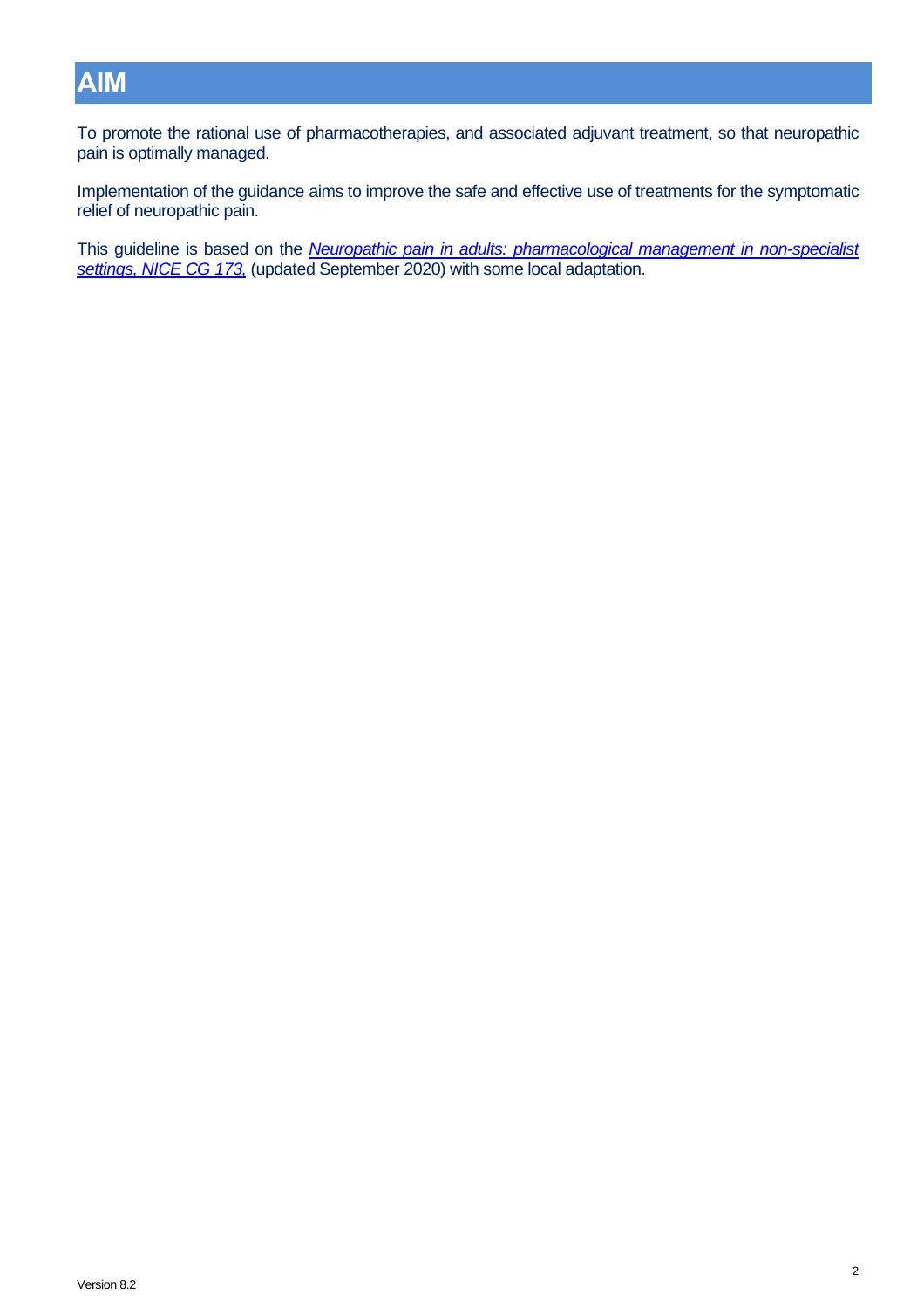# <span id="page-5-0"></span>**1. Introduction**

- **1.1** The International Association for the Study of Pain (IASP 2011) defines neuropathic pain as 'pain caused by a lesion or disease of the somatosensory nervous system'. Central neuropathic pain is defined as 'pain caused by a lesion or disease of the central somatosensory nervous system', and peripheral neuropathic pain is defined as 'pain caused by a lesion or disease of the peripheral somatosensory nervous system'.
- **1.2** Neuropathic pain is very challenging to manage because of the heterogeneity of its aetiologies, symptoms, and underlying mechanisms. There is often uncertainty regarding the nature and exact location of a lesion or health condition associated with neuropathic pain, particularly in non-specialist settings.
- **1.3** Examples of common conditions that have peripheral neuropathic pain as a symptom are painful diabetic neuropathy, post-herpetic neuralgia, trigeminal neuralgia, post-surgical chronic neuropathic pain, and neuropathic cancer pain (such as chemotherapy-induced neuropathy, neuropathy secondary to tumour antigens, or caused by direct invasion or compression of neural structures). Examples of conditions that can cause central neuropathic pain include stroke, spinal cord injury and multiple sclerosis.
- **1.4** Neuropathic pain can be intermittent or constant, and spontaneous or provoked. Typical descriptions of the pain include terms such as shooting, stabbing, like an electric shock, burning, tingling, tight, numb, prickling, and itching and a sensation of pins and needles.
- **1.5** The prevalence of neuropathic pain is difficult to quantify and varies depending on the cause of pain. For example, it may affect up to a quarter of people with diabetes, and 10-50% of people who have received surgery. The experience of pain is always influenced by social factors (including deprivation, isolation, lack of access to services), emotional factors (including anxiety, distress, previous trauma), expectations and beliefs, mental health (including depression and post-traumatic stress disorder) and biological factors. All these potential contributors should be considered during neuropathic pain assessment. It is crucial to set realistic expectations and treatment goals. Achieving pain free status is not always possible. **Reduction in pain by 50% is a commonly used endpoint in clinical trials.**  See [information for patients](#page-16-0) section for example leaflets that are available that could be used to aid these discussions.
- **1.6** Screening tools can be useful to aid diagnosis: the Neuropathic Pain Scale (NPS) is a well-known validated scale (see **[appendix](#page-19-1) 1**). Evidence supports the validity of the NPS for detecting change in pain after treatments; however other pain scales are available.
- **1.7 For all drugs, recommendations are based on evidence of clinical and cost effectiveness and reflect whether their use for the management of neuropathic pain is a good use of NHS resources.**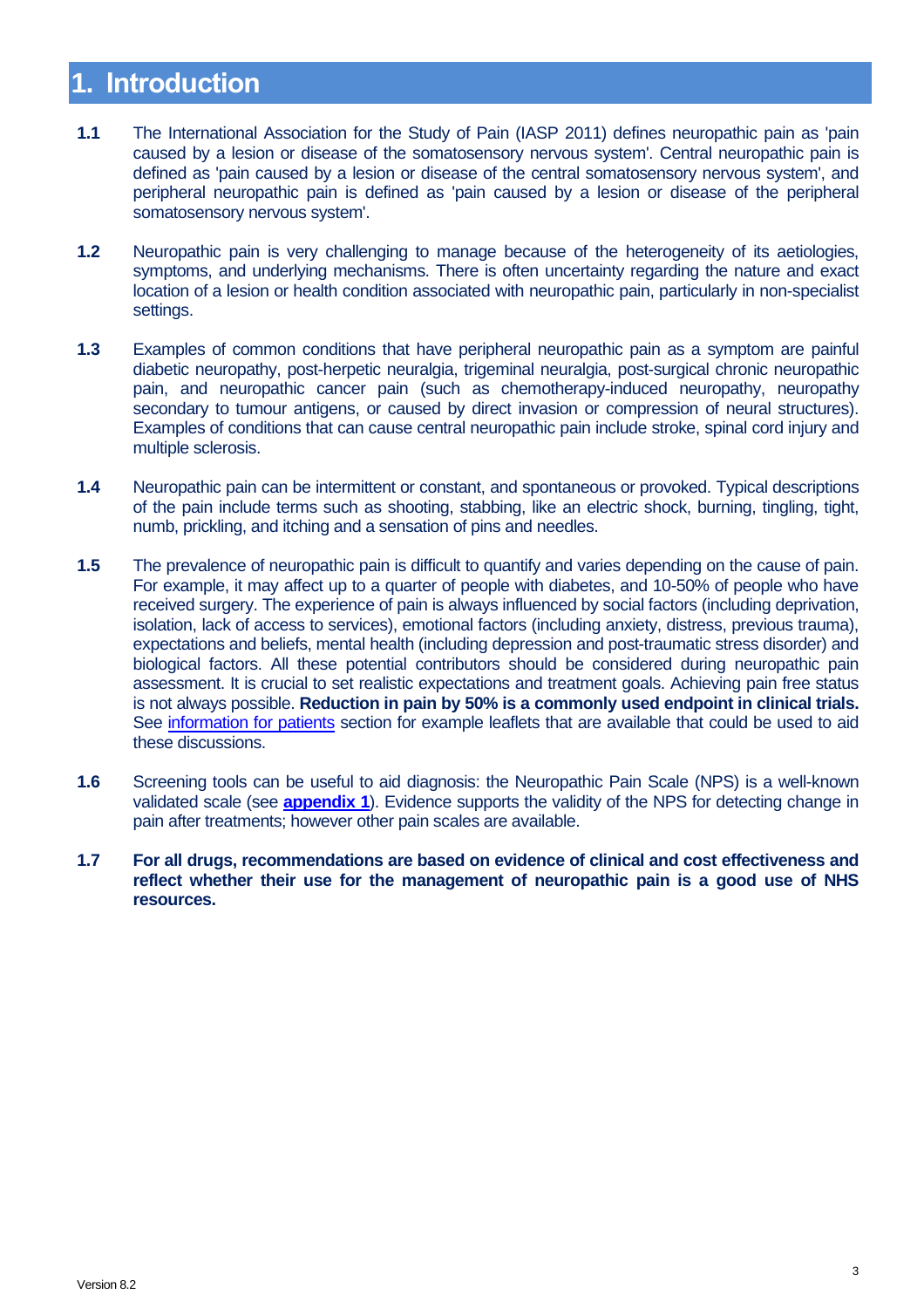# <span id="page-6-0"></span>**2. Key principles of care**

- **2.1** When agreeing a treatment plan with the person, take into account their concerns and expectations, and discuss:
	- The severity of the pain, and its impact on lifestyle, daily activities (including sleep disturbance) and participation.
	- The underlying cause of the pain and whether this condition has deteriorated
	- Why a particular pharmacological treatment is being offered.
	- The benefits and possible adverse effects of pharmacological treatments, taking into account any physical or psychological problems, and concurrent medications.
	- The importance of dosage titration and the titration process, providing the person with individualised information and advice.
	- Setting realistic expectations of treatment. Achieving pain free status may not be achievable. Response to drug treatment is often inadequate, with no more than 40-60% of people obtaining partial pain relief.
	- Coping strategies for pain and for possible adverse effects of treatment.
	- **Non-pharmacological treatments, for example, physical and psychological therapies (which may be offered through a rehabilitation service) and surgery (which may be offered through specialist services).**

**2.2** Consider referring the person to a specialist pain service and/or a condition specific service at any stage, including at initial presentation and at the regular clinical reviews if:

- No significant improvement after a suitable trial period (see relevant drug sections below), or
- Their underlying health condition has deteriorated, or
- They have severe pain, or
- Their pain significantly limits their lifestyle, daily activities (including sleep disturbance) and participation.

#### *It is important that patients' expectations are realistic when considering the management of pain. Achieving pain free status is not always possible, despite referral to the pain clinic.*

- **2.3** Carry out regular clinical reviews to assess and monitor the effectiveness of the treatment. Each review should include an assessment of:
	- pain control
	- impact on lifestyle, daily activities (including sleep disturbance) and participation
	- physical and psychological wellbeing
	- adverse effects
	- continued need for treatment
- **2.4** After starting or changing a treatment, carry out an early clinical review of dosage titration, tolerability and adverse effects to assess the suitability of the chosen treatment.
- **2.5** All treatments should be titrated appropriately and given for an adequate duration prior to moving to the next option.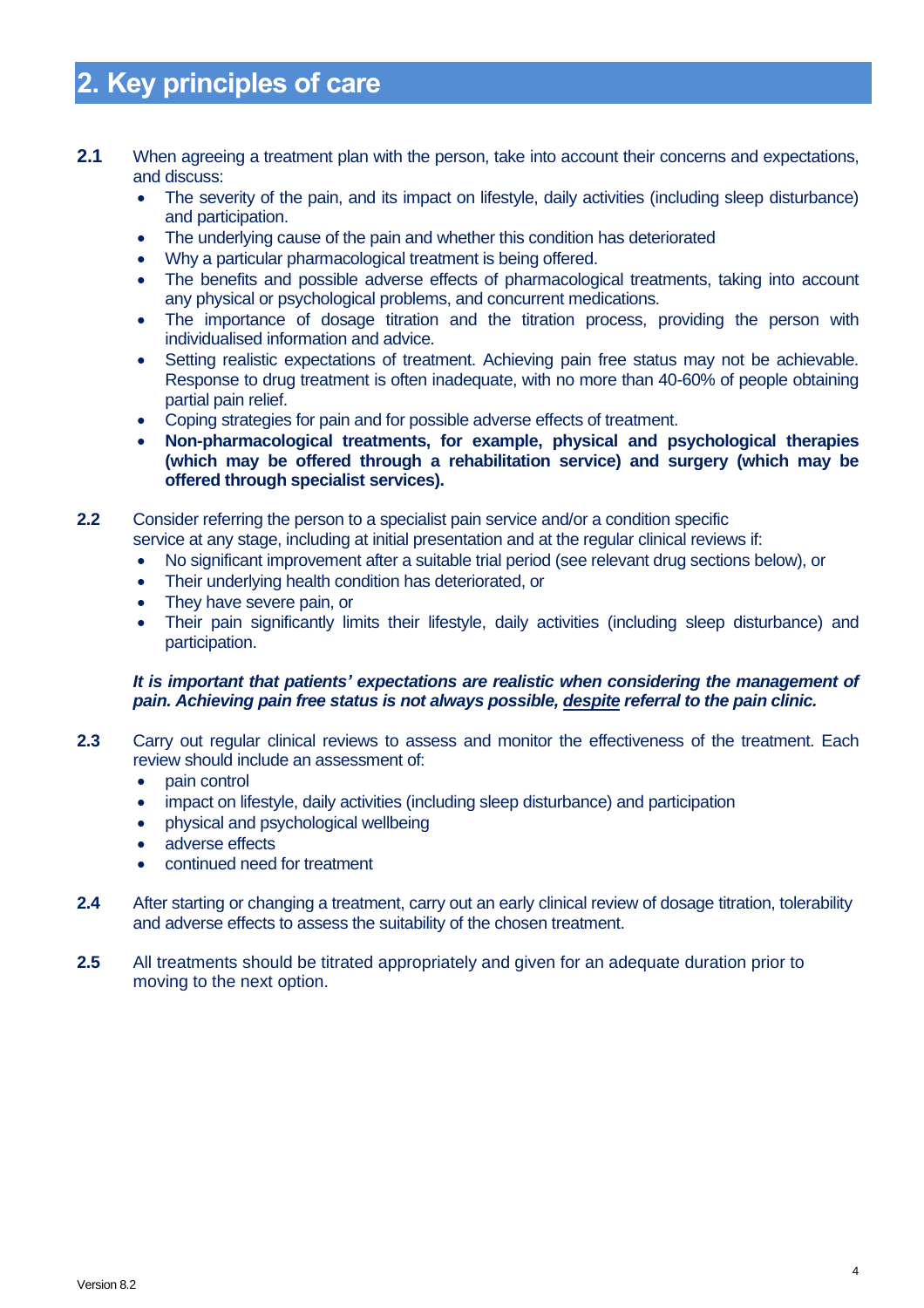# <span id="page-7-0"></span>**3. Algorithm for management of neuropathic pain (for trigeminal neuralgia see section [4.3\)](#page-13-0)**



#### **Non-oral options:**

**Capsaicin 0.075% cream: as per NICE CG173** may be considered for localised neuropathic pain in patients who wish to avoid or cannot tolerate oral options. This treatment is 'off label'.

• Apply a pea-sized amount 3-4 times a day (no more often than every 4 hours) to the affected area (max 8 weeks). It is recommended the patient is re-assessed prior to continuation beyond 8 weeks.

Consider referral to specialist pain services/ condition specific services if any of the following:

- pain is severe
- pain significantly limits lifestyle, daily activities (including sleep disturbance) and participation
- deterioration of underlying health condition(s)

Tramadol should only be considered for shortterm as rescue therapy in patients awaiting referral to specialist pain services, where initial treatments have failed. **LONG TERM USE IS NOT RECOMMENDED.**

5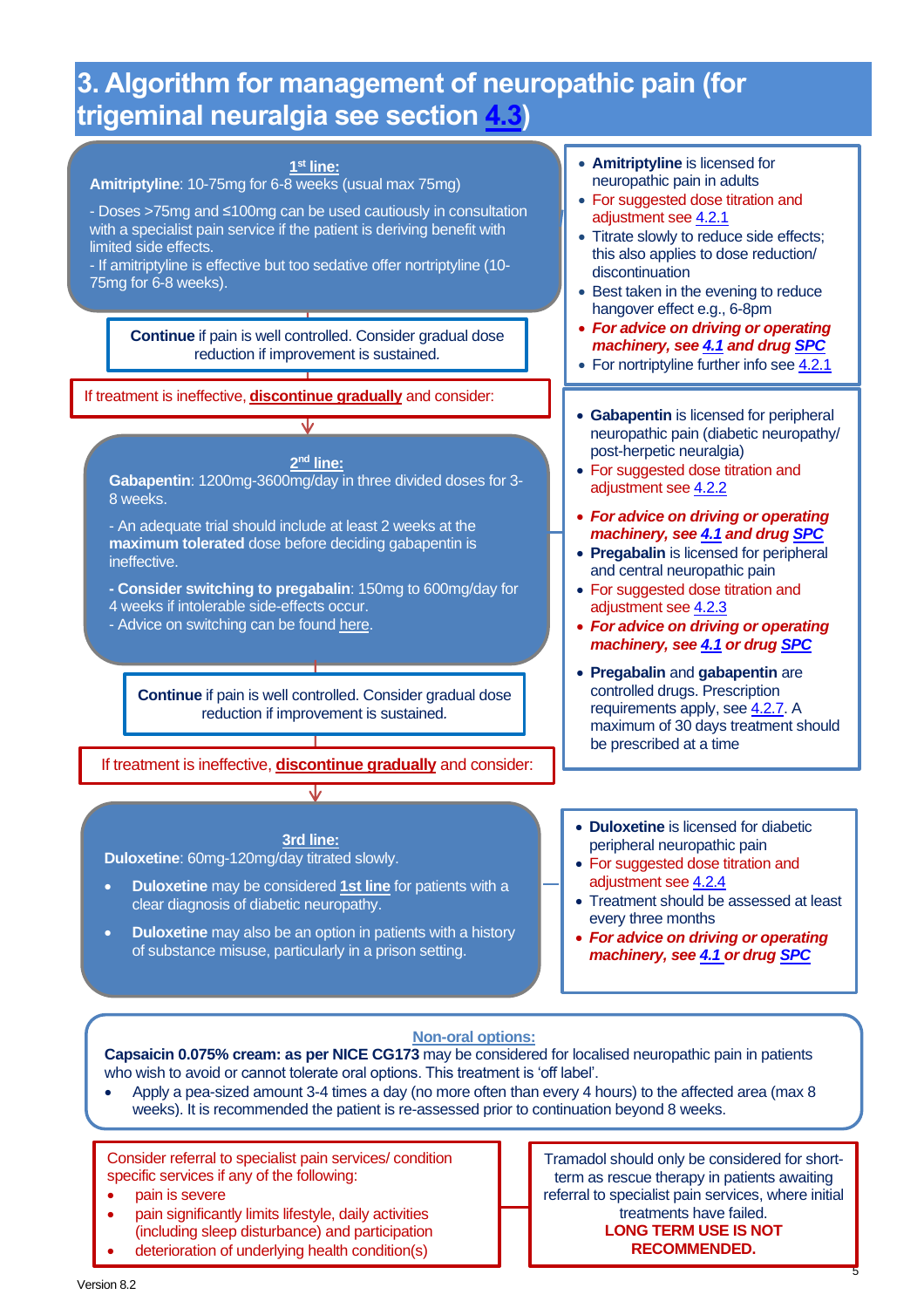# <span id="page-8-0"></span>**4. Pharmacological treatment**

Please note that this information is a summary to guide prescribers – for further information please consult individual SPCs at [www.medicines.org.uk](http://www.medicines.org.uk/)

### <span id="page-8-1"></span>**4.1 Effects on ability to drive and use machines**

- Pharmacological treatment options for neuropathic pain are associated with sedative properties; particularly amitriptyline, gabapentin and pregabalin for which dizziness and somnolence are the most commonly reported side effects.
- **Patients should be advised not to drive, operate heavy machinery, or engage in other potentially hazardous activities until it is known whether the medication affects their ability to perform these activities**.
- If patients are prescribed tramadol, then they should be appropriately cautioned on the legality of driving as per [DVLA legislation.](https://www.gov.uk/drug-driving-law)

### <span id="page-8-2"></span>**4.2 Neuropathic pain (except trigeminal neuralgia (see 4.3) and sciatica (see 4.4))**

- Some products are not specifically licensed for all types of neuropathic pain and it is important to advise patients of this. Information and advice on prescribers' responsibilities when prescribing off - label medicines can be found [here.](https://www.gov.uk/drug-safety-update/off-label-or-unlicensed-use-of-medicines-prescribers-responsibilities#examples-of-off-label-use-of-medicines)
- **Due to a lack of evidence for the safety and cost-effectiveness of combining treatments, do not prescribe more than one neuropathic pain drug at the same time, unless on the advice of an NHS pain specialist.** For example, do not prescribe amitriptyline concurrently with duloxetine, gabapentin, or pregabalin.
- Avoid use of multiple serotonergic drugs where possible due to increased risk of serotonin syndrome (e.g., for neuropathic pain and depression) and assess patients holistically to minimise the number of medicines prescribed where possible (calculate anticholinergic burden). For further information please see [SPS serotonin syndrome](https://www.sps.nhs.uk/articles/what-is-serotonin-syndrome-and-which-medicines-cause-it-2/) and [ACB calculator.](http://www.acbcalc.com/)
- If pain is well controlled, continue treatment. Consider gradually reducing the dose over time if the improvement is sustained.

#### <span id="page-8-3"></span>**4.2.1 Offer amitriptyline first line**

- Analgesic effect of amitriptyline is separate from its antidepressant effect.
- Amitriptyline is licensed for neuropathic pain in adults.
- It is best taken in the evening to reduce 'hangover effect' e.g., 6-8pm.
- Titrate slowly to reduce side-effects. Slow titration should also apply to dose reduction/ discontinuation.

#### • **Typical titration**:

- o Initially 10 to 25 mg daily, dose to be taken in the evening, then it can be increased, if tolerated, in steps of 10 to 25 mg every 3–7 days in 1–2 divided doses.
- o Usual dose is 25 to 75 mg daily
- The usual maximum dose is 75mg daily but up to 100mg can be used with caution, and on specialist advice, if the patient is deriving benefit with limited side-effects.
- The dose can be taken once daily or be divided into two doses. A single dose above 75mg is not recommended.
- Doses higher than 75mg should only be considered in consultation with a specialist pain service and should be used with caution in the elderly (increased risk of side effects, e.g., sedation and confusion) and in patients with cardiovascular disease.
- Caution on concurrent use of amitriptyline with other antidepressants or serotonergic opiates (e.g., fentanyl, oxycodone, tapentadol, tramadol). Consider trialling amitriptyline for 6-8 weeks, with at least 2 weeks at the maximum dose before deciding it is not effective. Clinical judgement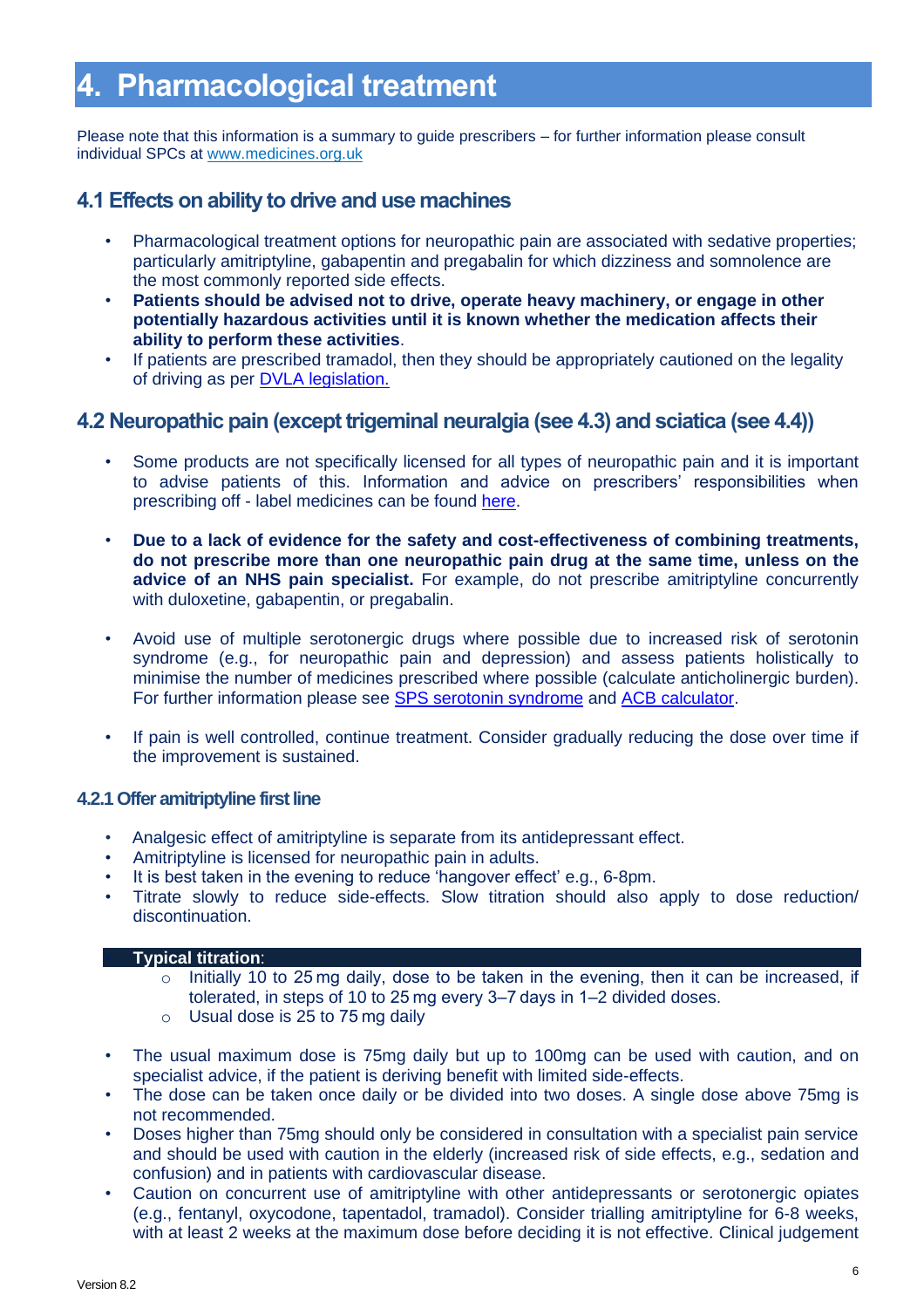should be used to decide whether to titrate the dose more slowly upwards instead of switching (especially if adverse effects improve with time following each dose increase)

- If amitriptyline is not tolerated it should be withdrawn gradually over a minimum of 4 weeks to prevent discontinuation symptoms (such as dizziness, nausea, paraesthesia, anxiety, diarrhoea, flu-like symptoms, and headaches). There is no typical reducing regimen for amitriptyline; approach to down-titration will depend on patient specific factors including severity of pain, duration of therapy, magnitude of dose, incidence of adverse effects or discontinuation symptoms.
- There is no convincing evidence for the effectiveness of nortriptyline in neuropathic pain. However, as it is advocated by some sources as a substitute where amitriptyline is effective but too sedating, if prescribed, use only 10mg and 25mg tablets as these are the most cost effective.
- Nortriptyline should be used initially as 10mg once daily (at night) and increased gradually up to 75mg if necessary. Higher dose should be given under specialist supervision.

#### <span id="page-9-0"></span>**4.2.2 Offer gabapentin second line**

- If the maximum dose of amitriptyline is unsuccessful in controlling pain or amitriptyline is not tolerated or not suitable, then the patient should be switched to gabapentin, titrating the dose gradually to prevent adverse effects, until effective pain relief is achieved.
- Gabapentin is licensed for the treatment of peripheral neuropathic pain in adults such as diabetic neuropathy and post herpetic neuralgia. Use for other conditions is off-label. Information and advice on prescribers' responsibilities when prescribing off-label medicines can be found [here.](https://www.gov.uk/drug-safety-update/off-label-or-unlicensed-use-of-medicines-prescribers-responsibilities#examples-of-off-label-use-of-medicines)
- Gabapentin has been associated with a rare risk of severe respiratory depression, even in patients not receiving concomitant opioid medicines. [Caution is advised in patients at risk of](https://www.gov.uk/drug-safety-update/gabapentin-neurontin-risk-of-severe-respiratory-depression)  [respiratory depression.](https://www.gov.uk/drug-safety-update/gabapentin-neurontin-risk-of-severe-respiratory-depression)
- Various dose titrations may be used for gabapentin, depending on the person taking it and how well they tolerate it. The speed of titration will vary among individuals and should be tailored to the individual; if the person is elderly or frail they are more likely to experience adverse effects and will require slower titration. The dose should be adjusted for renal impairment (see table below). See examples of suggested approaches below.

#### • **Fast titration** (usually suitable for otherwise healthy younger adults):

- $\circ$  Start with 300 mg once a day on day 1, then 300 mg twice a day on day 2, then 300 mg three times a day on day 3.
- $\circ$  Alternatively, start with 300 mg three times a day on day 1, then increased according to response in steps of 300 mg (in 3 divided doses) every 2–3 days up to maximum of 3600 mg a day (1200 mg three times a day).
- $\circ$  If the person experiences adverse effects during daily titration, a slower titration may help, or a lower maximum dose may be appropriate.

• **Slow titration** (suitable if the person is elderly, frail, or has experienced adverse effects with higher doses):

- $\circ$  Start with 100 mg at night, increasing by 100 mg a day until pain is significantly reduced, intolerable adverse effects occur, or a maximum daily dosage of 3600 mg (1200 mg three times a day) is reached.
- o If the person experiences adverse effects during daily titration, a slower titration (for example increasing the dose every 3–7 days) may help or a lower maximum dose may be appropriate.

#### • **Renal impairment** (recommended dose adjustment as per [BNF](https://www.medicinescomplete.com/#/content/bnf/_626504433) and [CKS\)](https://cks.nice.org.uk/neuropathic-pain-drug-treatment#!prescribingInfoSub:12)**:**

| <b>Renal function</b><br>eGFR (mL/min/1.73m <sup>2</sup> ) | <b>Maximum starting daily</b><br>dose | <b>Maximum daily</b><br>dosage |  |  |  |  |
|------------------------------------------------------------|---------------------------------------|--------------------------------|--|--|--|--|
| 50-79                                                      | 200mg TDS                             | 600mg TDS                      |  |  |  |  |
| $30 - 49$                                                  | 100mg TDS                             | 300mg TDS                      |  |  |  |  |
| $15 - 29$<br>(stage 4, severe<br>impairment)               | 100mg TDS on alternate<br>days        | 200mg TDS                      |  |  |  |  |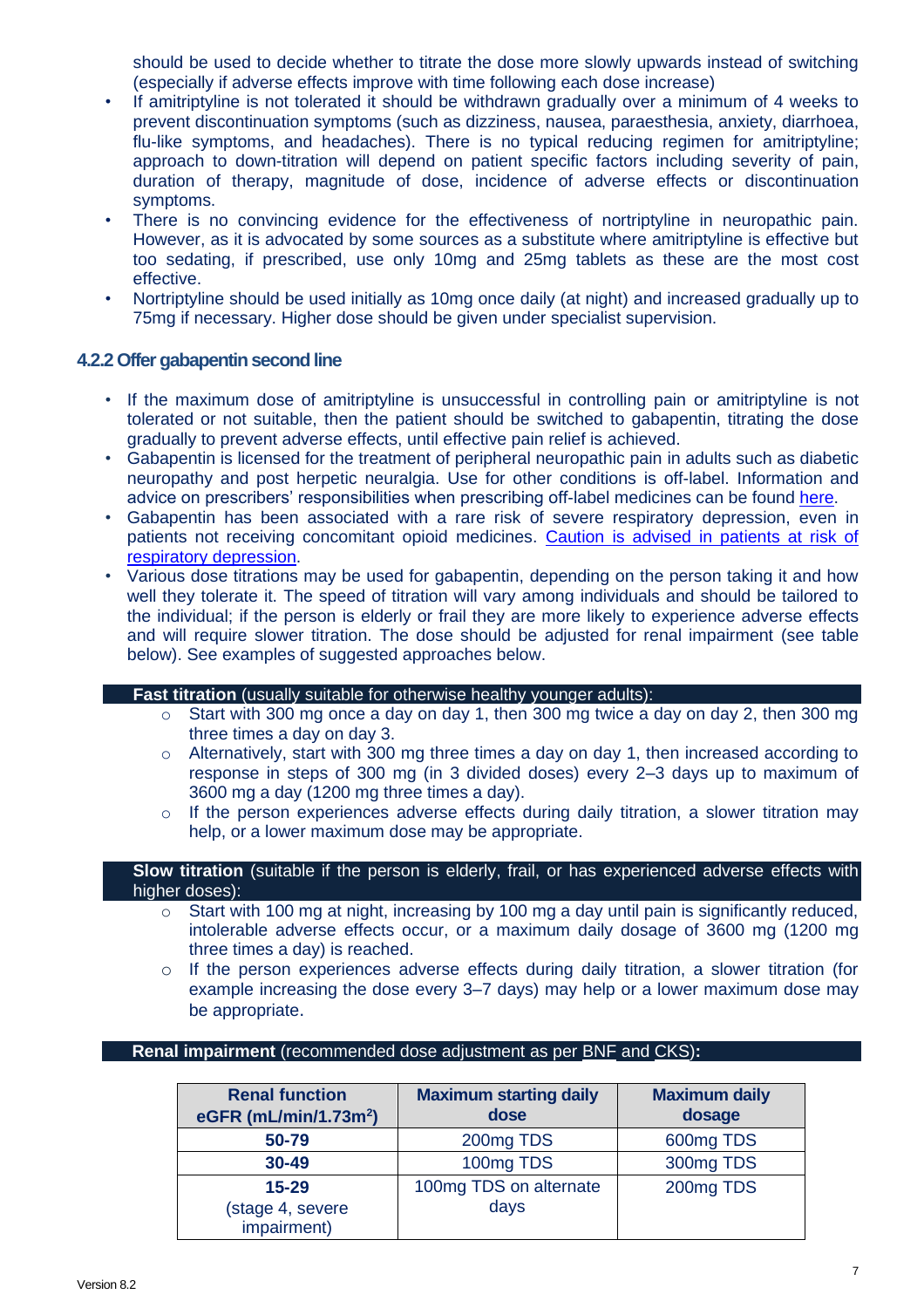| $<$ 15                                 | 100mg TDS on alternate | 100mg TDS |
|----------------------------------------|------------------------|-----------|
| (stage 5, very severe or<br>end stage) | davs                   |           |

- It may take several weeks to reach an effective dosage (usually 1200 mg to 3600 mg daily). Onset of action may be seen as early as the second week of treatment with rapid titration, but the peak effect usually occurs about 2 weeks after a therapeutic dosage is achieved (therefore an adequate trial may be 2 months or longer).
- Consider trialling gabapentin for 3–8 weeks, with at least 2 weeks at the maximum **tolerated** dose, before deciding it is not effective.
- Gabapentin should be discontinued gradually over a minimum of 1 week. **There is no typical reducing regimen for gabapentin; approach to down-titration will depend on patient specific factors including severity of pain, duration of therapy, magnitude of dose, incidence of adverse effects or discontinuation symptoms.**
- Discontinuation symptoms may include: anxiety, insomnia, nausea, pains, sweating.
- Controlled drug prescription requirements apply- see section [4.2.7.](#page-12-1)

#### <span id="page-10-0"></span>**4.2.3 Offer pregabalin if gabapentin is not tolerated**

- Pregabalin may be considered in patients who cannot tolerate gabapentin, or who have not responded fully despite an adequate, fully documented trial. Advice on switching between gabapentin and pregabalin can be found [here.](https://www.sps.nhs.uk/articles/how-do-you-switch-between-pregabalin-and-gabapentin-for-neuropathic-pain-and-vice-versa/)
- Pregabalin is licensed for the treatment of peripheral and central neuropathic pain in adults. Use for other conditions is off-label. Information and advice on prescribers' responsibilities when prescribing off-label medicines can be found [here.](https://www.gov.uk/drug-safety-update/off-label-or-unlicensed-use-of-medicines-prescribers-responsibilities#examples-of-off-label-use-of-medicines)

#### • **Typical titration**:

- o Start pregabalin treatment at 150 mg a day (given in two to three divided doses).
- $\circ$  If necessary, increase the dose after 3 to 7 days to 300 mg a day (given in two to three divided doses).
- $\circ$  The dose can be increased further to a maximum dose of 600 mg a day (given in two to three divided doses) after an additional 7-day interval.
- o A lower starting dose may be appropriate for some people, for example people who cannot initially tolerate 150 mg a day or people with reduced renal function (see below). A lower maximum dose may also be appropriate.

#### **Renal impairment** (recommended dose adjustment as per [BNF](https://www.medicinescomplete.com/#/content/bnf/_626504433?hspl=gabapentin) and [CKS\)](https://cks.nice.org.uk/neuropathic-pain-drug-treatment#!prescribingInfoSub:12)**:**

| <b>Renal function</b><br>eGFR<br>(mL/min/1.73m <sup>2</sup> ) | <b>Maximum starting daily</b><br>dose | <b>Maximum daily dosage</b> |
|---------------------------------------------------------------|---------------------------------------|-----------------------------|
|                                                               |                                       |                             |
| $30 - 60$                                                     | 75 mg a day                           | 300 mg a day (divided in    |
| (stage 3, moderate                                            | (divided in two or three              | two or three doses)         |
| impairment)                                                   | doses)                                |                             |
| $15 - 29$                                                     | $25 - 50$ mg a day                    | 150 mg a day                |
| (stage 4, severe                                              | (as one daily dose or                 | (as one daily dose or       |
| impairment)                                                   | divided in two doses)                 | divided in two doses)       |
| ~15                                                           | 25 mg once a day                      | 75 g once a day             |
| (stage 5, very severe                                         |                                       |                             |
| or end stage)                                                 |                                       |                             |

- Consider trialling pregabalin for 4 weeks before deciding it is not effective.
- If pregabalin is not effective or tolerated, discontinue treatment gradually over a minimum of 1 week. **There is no typical reducing regimen for pregabalin; approach to down-titration will depend on patient specific factors including severity of pain, duration of therapy, magnitude of dose, incidence of adverse effects or discontinuation symptoms.**
- Discontinuation symptoms may include: insomnia, headache, nausea, anxiety, diarrhoea, flu syndrome, nervousness, depression, pain, convulsion, hyperhidrosis and dizziness suggestive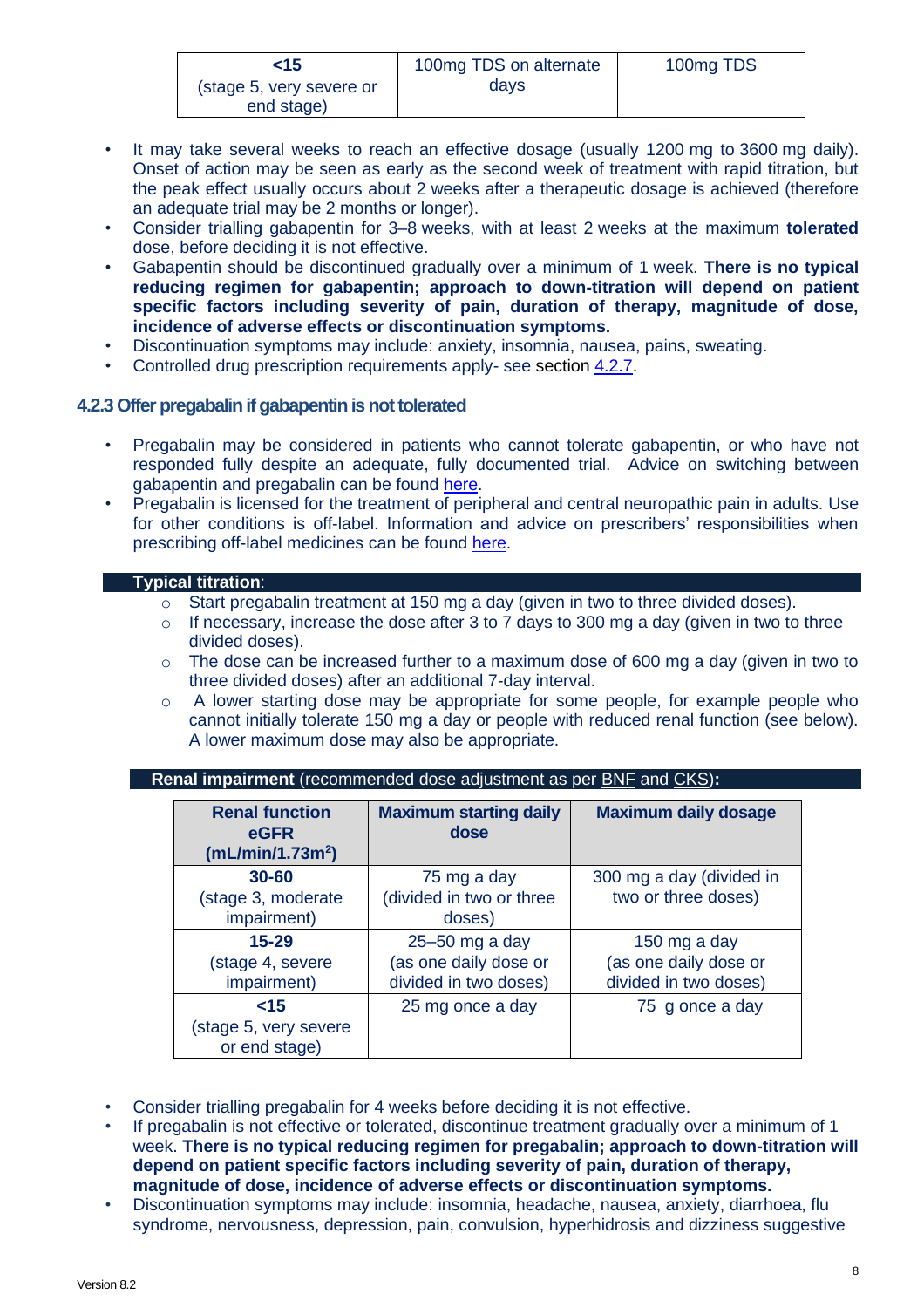of physical dependence; incidence and severity may be dose related. The patient should be informed about this at the start of the treatment.

• Controlled drug prescription requirements apply- [see section 4.2.7.](#page-12-1)

#### <span id="page-11-0"></span>**4.2.4Offer duloxetine as third line, or first line for diabetic neuropathy**

- Duloxetine may be considered as an option where other treatments have failed or for a clear diagnosis of diabetic neuropathy.
- Duloxetine is licensed for the treatment of diabetic peripheral neuropathic pain. Use for other conditions is off-label. Information and advice on prescribers' responsibilities when prescribing off-label medicines can be found [here.](https://www.gov.uk/drug-safety-update/off-label-or-unlicensed-use-of-medicines-prescribers-responsibilities#examples-of-off-label-use-of-medicines)

#### • **Typical titration**:

- o Start at 60 mg per day. A lower starting dose of 30mg may be appropriate for some people (for example, if tolerability is a problem).
- $\circ$  Titrate upward to an effective dose or the person's maximum tolerated dose of no higher than 120 mg per day (in two divided doses).
- o Use only 30mg and 60mg capsules as these are the most cost effective.

#### • **Renal impairment** (recommended dose adjustment as per [BNF](https://www.medicinescomplete.com/#/content/bnf/_626504433?hspl=gabapentin) and [CKS\)](https://cks.nice.org.uk/neuropathic-pain-drug-treatment#!prescribingInfoSub:12)**:**

- o No dosage adjustment is necessary for people with mild or moderate renal impairment  $(eGFR \geq 30mL/min/1.73m^2)$ . ). At more advanced levels of renal impairment (eGFR<30ml/min/1.73m) , elevated plasma concentrations occur and use should be avoided unless and only on specialist advice and providing the patient is closely monitored.
- Consider trialling duloxetine for up to 8 weeks before deciding it is not effective. Additional response after 8 weeks is unlikely.
- Treatment should be assessed at least every three months.
- If duloxetine is not effective or not tolerated, discontinue treatment gradually over a minimum of 1 to 2 weeks in order to reduce the risk of withdrawal reactions. **There is no typical reducing regimen for duloxetine; approach to down-titration will depend on patient specific factors including severity of pain, duration of therapy, magnitude of dose, incidence of adverse effects or discontinuation symptoms.**
- Discontinuation symptoms may include: dizziness, sensory disturbances (including paraesthesia or electric shock-like sensations, particularly in the head), sleep disturbances (including insomnia and intense dreams), fatigue, somnolence, agitation or anxiety, nausea and/or vomiting, tremor, headache, myalgia, irritability, diarrhoea, hyperhydrosis and vertigo.

#### <span id="page-11-1"></span>**4.2.5 Tramadol for acute rescue therapy**

- Consider tramadol **only** if acute rescue therapy is needed
- Tramadol is licensed for the treatment of the treatment of moderate to severe pain but is not specifically licensed for neuropathic pain.
- The dose of tramadol is 50 to 100 mg not more often than every 4 hours (up to a maximum of 400 mg a day) titrated according to the pain severity.
- It should be reserved for people awaiting referral to specialist pain services, after initial treatments have failed. However, if there is a long waiting time to be seen by specialist this treatment may not be appropriate. Tramadol should be prescribed as a short course, cautiously, and bearing in mind the potential for misuse. Patients should be appropriately cautioned on the legality of driving while taking tramadol, as per [DVLA legislation.](https://www.gov.uk/drug-driving-law) Controlled drug prescription requirements apply- see [section 4.2.7.](#page-12-1)

*Prescribers are reminded that tramadol is a schedule 3 CD due to increases in the numbers of deaths relating to its misuse over the last few years. TRAMADOL IS NOT RECOMMENDED FOR LONG TERM USE.*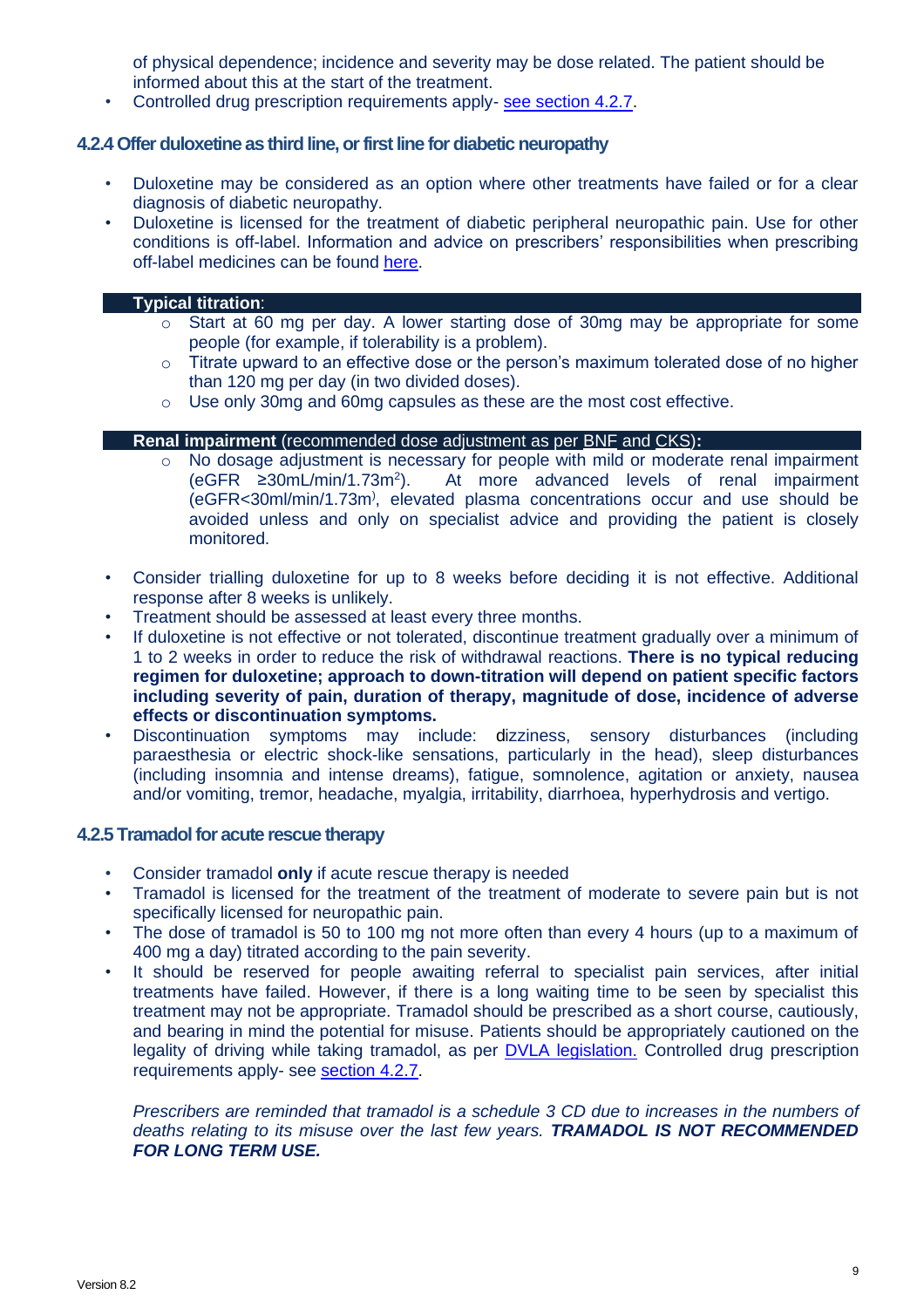#### <span id="page-12-0"></span>**4.2.6 Non-oral options**

- For patients with localised neuropathic pain who wish to avoid, or cannot tolerate oral treatments, consider prescribing capsaicin cream 0.075%; a pea-sized amount to be applied to the affected area 3 or 4 times daily (not more often than every 4 hours) for a maximum of 8 weeks. After this time, it is recommended that the patient's condition should be re-assessed before continuation of therapy. There are no efficacy data available to support treatment beyond 8 weeks.
- Lidocaine medicated plasters (700mg equivalent to 5%) are only licensed for use for postherpetic neuralgia. They are listed as a GREY/GREEN drug by GMMMG; only to be used in patients who have been treated in line with NICE CG173 but are still experiencing neuropathic pain associated with previous herpes zoster infection (post-herpetic neuralgia). Use of lidocaine medicated plasters for indications other than post-herpetic neuralgia is not supported by GMMMG, or by NHSE in their Guidance for CCGs on Items which should not routinely be prescribed in primary care.

#### <span id="page-12-1"></span>**4.2.7 Prescription writing requirements for Schedule 3 controlled drugs**

- Following concerns about abuse, [gabapentin and pregabalin have](https://www.gov.uk/drug-safety-update/pregabalin-lyrica-gabapentin-neurontin-and-risk-of-abuse-and-dependence-new-scheduling-requirements-from-1-april) been reclassified as a Class [C controlled substances and](https://www.gov.uk/drug-safety-update/pregabalin-lyrica-gabapentin-neurontin-and-risk-of-abuse-and-dependence-new-scheduling-requirements-from-1-april) Schedule 3 controlled drugs in 2019. Tramadol was re-classified as a Schedule 3 controlled drug in 2014.
- As per **BNF online recommendations** prescription for controlled drugs (including schedule 3) must be indelible, signed by the prescriber, include the date on which it was signed, and specify the prescriber's address (must be within UK).
- A machine-written prescription is acceptable, but the prescriber's signature must be handwritten.
- Advanced electronic signatures can be accepted for schedule 3 controlled drugs where electronic prescribing service (EPS) is used.
- All prescriptions for controlled drugs that are subject to the prescription requirements must always state:
	- $\triangleright$  The name and address of the patient
	- $\triangleright$  Form of the controlled drug must be specified (e.g., tablets)
	- $\triangleright$  For liquids, the total volume in millilitres (in both words and figures) must be specified (e.g., one hundred (100) millilitres'*)*
	- $\triangleright$  For dosage units (e.g., tablets, capsules) total number (in both words and figures) must be stated (e.g., 'fifty-six (56) capsules')
	- ➢ Dose must be clearly defined (e.g., 'one capsule every 6 hours as directed)*'*. 'As directed' alone is not acceptable
	- $\triangleright$  If prescribed by a dentist 'for dental treatment only' must be included
	- ➢ The Department of Health and Social Care has issued strong recommendations that the maximum quantity of Schedule 3 drugs prescribed should not exceed 30 days
	- $\triangleright$  A prescription for controlled drug in schedule 3 is valid 28 days and is not repeatable
- For more information on prescribing Schedule 3 controlled drugs via Electronic Prescription Service (EPS) please see [NHS Digital.](https://digital.nhs.uk/services/electronic-prescription-service/controlled-drugs)
- Healthcare professionals should evaluate patients carefully for a history of drug abuse before prescribing gabapentin or pregabalin and observe patients for signs of abuse and dependence. Patients should be informed of the potentially fatal risks of interactions between gabapentin and alcohol, and with other medicines that cause CNS depression, particularly opioids.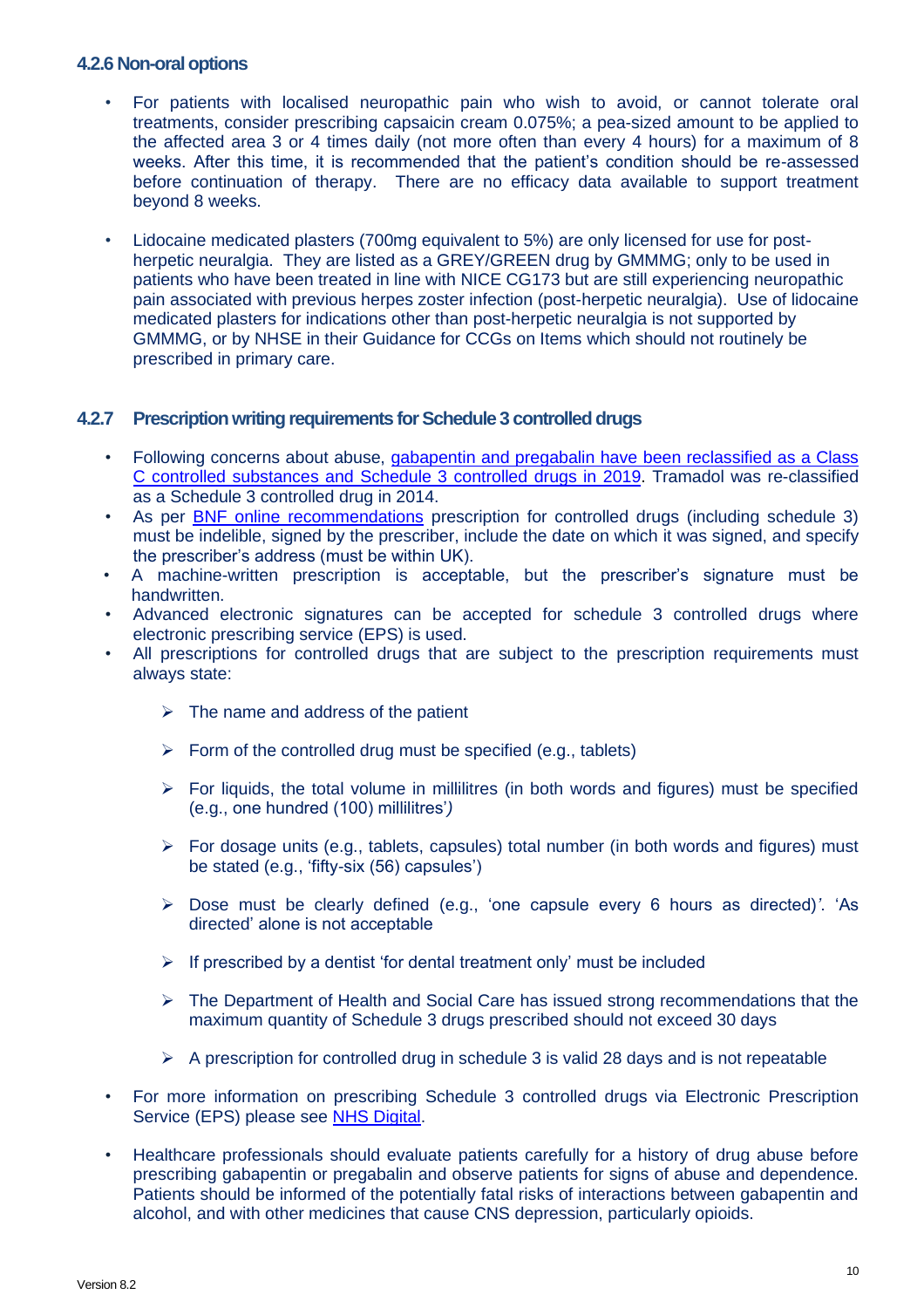### <span id="page-13-0"></span>**4.3 Trigeminal neuralgia**

- If there are red flag symptoms and signs that may suggest a serious underlying cause, admit, or refer urgently for specialist assessment, using clinical judgement e.g.:
	- Sensory changes
	- Deafness or other ear problems
	- History of skin or oral lesions that could spread perineurally
	- Pain only in the ophthalmic division of the trigeminal nerve (eye socket, forehead, and nose), or bilaterally
	- Optic neuritis
	- Family history of multiple sclerosis
	- Age of onset before 40 years

#### <span id="page-13-1"></span>**4.3.1 Offer carbamazepine as initial treatment**

 If there are no red flag symptoms and signs, offer carbamazepine as initial treatment for trigeminal neuralgia. Carbamazepine is licensed for the paroxysmal pain of trigeminal neuralgia in adults.

- Start at 100 mg twice daily and slowly titrate the dosage up in steps of 100mg 200mg every two weeks, until pain is relieved
- In the majority of people, a dosage of 200 mg three or four times a day is sufficient to prevent paroxysms of pain (maximum dosage 1600 mg daily).
- Modified-release preparations may be useful at night if the person experiences breakthrough pain.
- Early follow up should be arranged to assess the progress made with dose titration, and the tolerability and effectiveness of the treatment. Clinical judgement to be used to decide how soon to follow up the patient.
- FBC and LFTs should be monitored during treatment with carbamazepine
- Once pain is in remission, the dosage should be gradually reduced to the lowest possible maintenance level, or the drug can be discontinued until a further attack occurs.
- Carbamazepine is associated with a number of cautions and drug interactions; prescribers are directed to consult individual [SPCs.](https://www.medicines.org.uk/emc/search?q=carbamazepine)
- Follow the [MHRA safety advice on antiepileptic drugs in pregnancy.](https://www.gov.uk/drug-safety-update/antiepileptic-drugs-in-pregnancy-updated-advice-following-comprehensive-safety-review#national-review-of-safety-data)

#### <span id="page-13-2"></span>**4.3.2 Consider expert advice**

Consider referring the person to a specialist pain service or a neurologist at any stage, if:

- They have severe pain.
- Their pain significantly limits their participation in daily activities (including self-care, general tasks and demands, interpersonal interactions and relationships, mobility, and sleeping).
- The person has atypical clinical features (for example burning pain between paroxysms, loss of sensation, or any abnormal neurological signs).

 If initial treatment with carbamazepine is not effective, is not tolerated or is contraindicated, consider seeking expert advice from a specialist and consider early referral to a specialist pain service or a condition-specific service; **do not offer any other drug treatment unless advised to do so by a specialist.**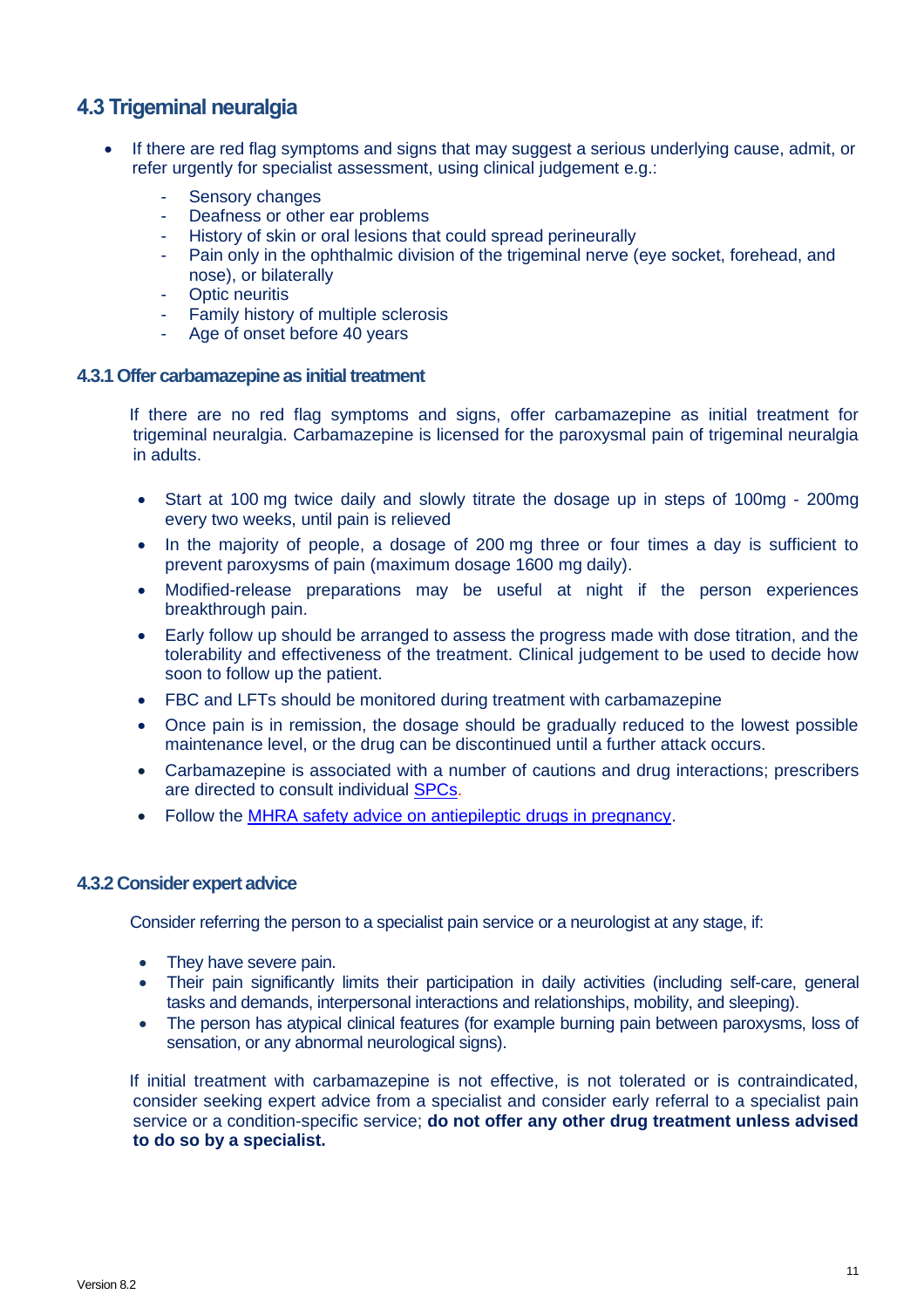### <span id="page-14-0"></span>**4.4 Sciatica**

- If there are red flag symptoms and signs that may suggest a serious underlying cause, admit or refer urgently for specialist assessment using clinical judgement., e.g.,
	- Bowel/bladder dysfunction (most commonly urinary retention)
	- Progressive neurological weakness
	- Saddle anaesthesia
	- Bilateral radiculopathy
	- Incapacitating pain
	- Unrelenting night pain
	- Use of steroids or intravenous drugs

#### <span id="page-14-1"></span>**4.4.1 Pharmacological treatment**

As pe[r NICE guideline NG59](https://www.nice.org.uk/guidance/ng59/chapter/Recommendations) and [NICE CKS on sciatica:](https://cks.nice.org.uk/topics/sciatica-lumbar-radiculopathy/)

- Do not offer gabapentinoids, other antiepileptics, oral corticosteroids or benzodiazepines for managing sciatica as there is no overall evidence of benefit and there is evidence of harm
- Do not offer opioids for managing chronic sciatica
- If a person is already taking opioids, gabapentinoids or benzodiazepines for sciatica, discuss the problems associated with withdrawal with the person (also see **GMMMG Gabapentinoids resource** [pack,](https://gmmmg.nhs.uk/wp-content/uploads/2021/08/Gabapentinoid-resource-pack-1-0.pdf) [GMMMG Benzodiazepine and Z-drug resource pack](https://gmmmg.nhs.uk/wp-content/uploads/2021/08/Benzodiazepine-and-Z-drug-Resource-Pack-GMMMG-FINAL-v1-0-for-GMMMG-website.pdf) and/or [GMMMG Opioid prescribing](https://gmmmg.nhs.uk/wp-content/uploads/2021/08/Final-Opioid-Resource-Pack-Approved-CSB-August-2018.pdf) resource pack for further information)
- Be aware of the risk of harms and limited evidence of benefit from the use of non-steroidal antiinflammatory drugs (NSAIDs) in sciatica
- If prescribing NSAIDs for sciatica: take into account potential differences in gastrointestinal, liver and cardio-renal toxicity, and the person's risk factors, including age; think about appropriate clinical assessment, ongoing monitoring of risk factors, and the use of gastroprotective treatment; use the lowest effective dose for the shortest possible period of time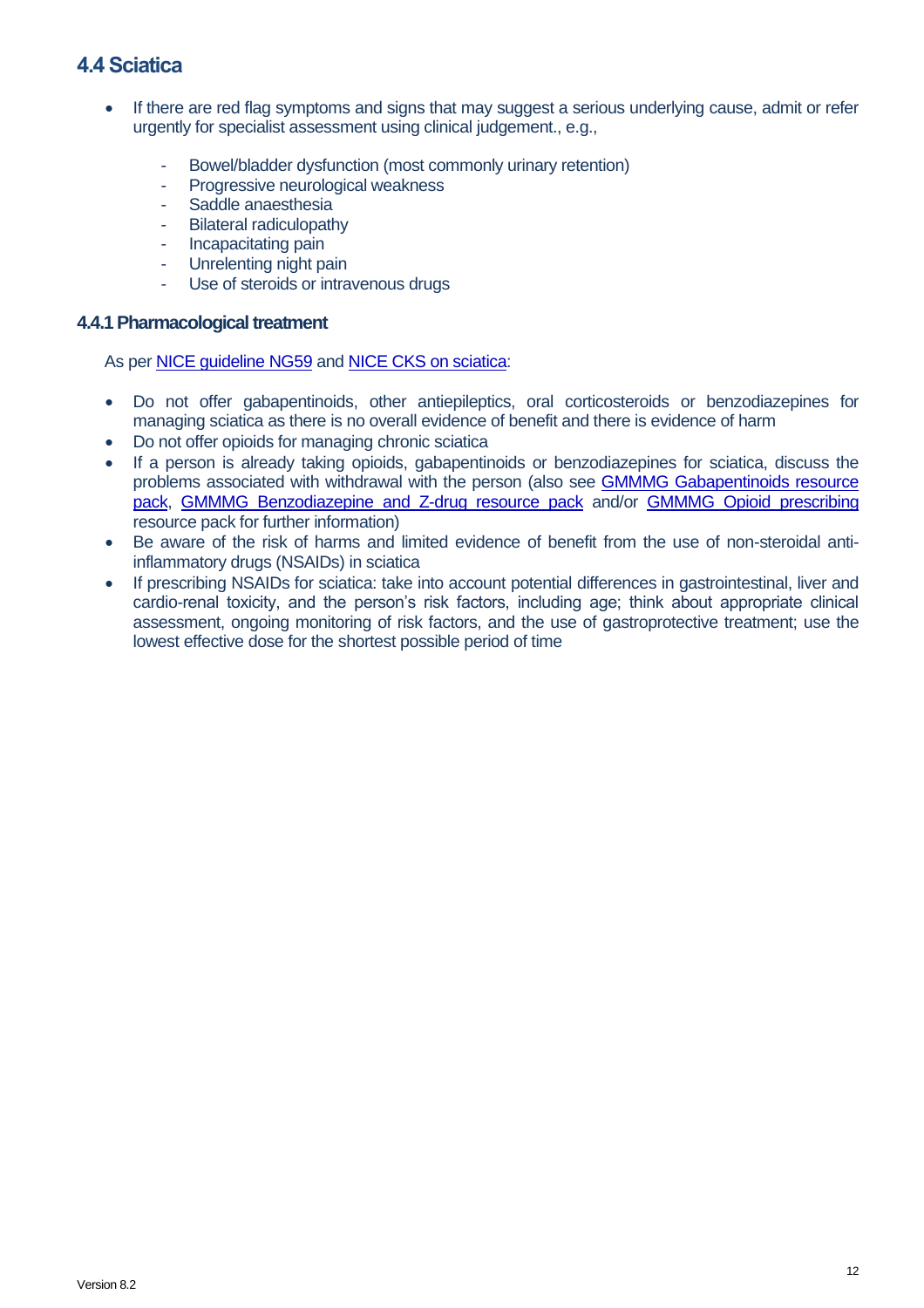# <span id="page-15-0"></span>**5. Treatments not supported for use unless advised by specialist**

- **5.1** The following drugs are not recommended by NICE CG173 for the treatment of neuropathic pain in primary care, owing to a lack of consistent evidence for their effectiveness, evidence of inferiority compared with placebo or other treatments, and/or evidence of a higher risk of adverse effects compared with other drugs. These drugs should not be routinely prescribed unless advised by a specialist to do so.
	- **capsaicin patch**
	- **cannabis sativa extract**
	- **lacosamide**
	- **lamotrigine**
	- **levetiracetam**
	- **morphine**
	- **oxcarbazepine**
	- **topiramate**
	- **tramadol (long-term use)**
	- **venlafaxine**
	- **sodium valproate**
- **5.2** Capsaicin patch is listed by GMMMG as GREY/RED drug which can be used only in adults with postherpetic neuralgia (PHN) who have not achieved adequate pain relief from, or who have not tolerated, conventional first and second-line treatments. It is listed as 'Do Not Prescribe' (DNP) by GMMMG for offlabel indications.
- **5.3** Cannabis sativa extract is listed by GMMMG as DNP for neuropathic pain.
- **5.4** Lacosamide, levetiracetam, oxycodone and venlafaxine do not appear to be more effective than placebo or there is a lack of evidence and/or inconsistent evidence about whether they are better than placebo at reducing pain.
- **5.5** Sodium valproate should only be used in women in line with the MHRA regulatory measures around pregnancy prevention. Full information can be accessed from [https://www.gov.uk/guidance/valproate](https://www.gov.uk/guidance/valproate-use-by-women-and-girls)[use-by-women-and-girls](https://www.gov.uk/guidance/valproate-use-by-women-and-girls)
- **5.6 Whilst the above list applies primarily to primary care; it is important to note that there is lack of consistent evidence for their effectiveness, in neuropathic pain. They should therefore be reserved for use after other standard treatments have failed. If any of the treatments discussed above are used in a specialist setting, then there should be clear documentation of benefit for that individual patient prior to continuing therapy**.
- **5.7** If clear evidence of continuing benefit (e.g., a reduction in the neuropathic pain scale) for the patient is not supplied to primary care then secondary care will be expected to continue prescribing until such information can be supplied.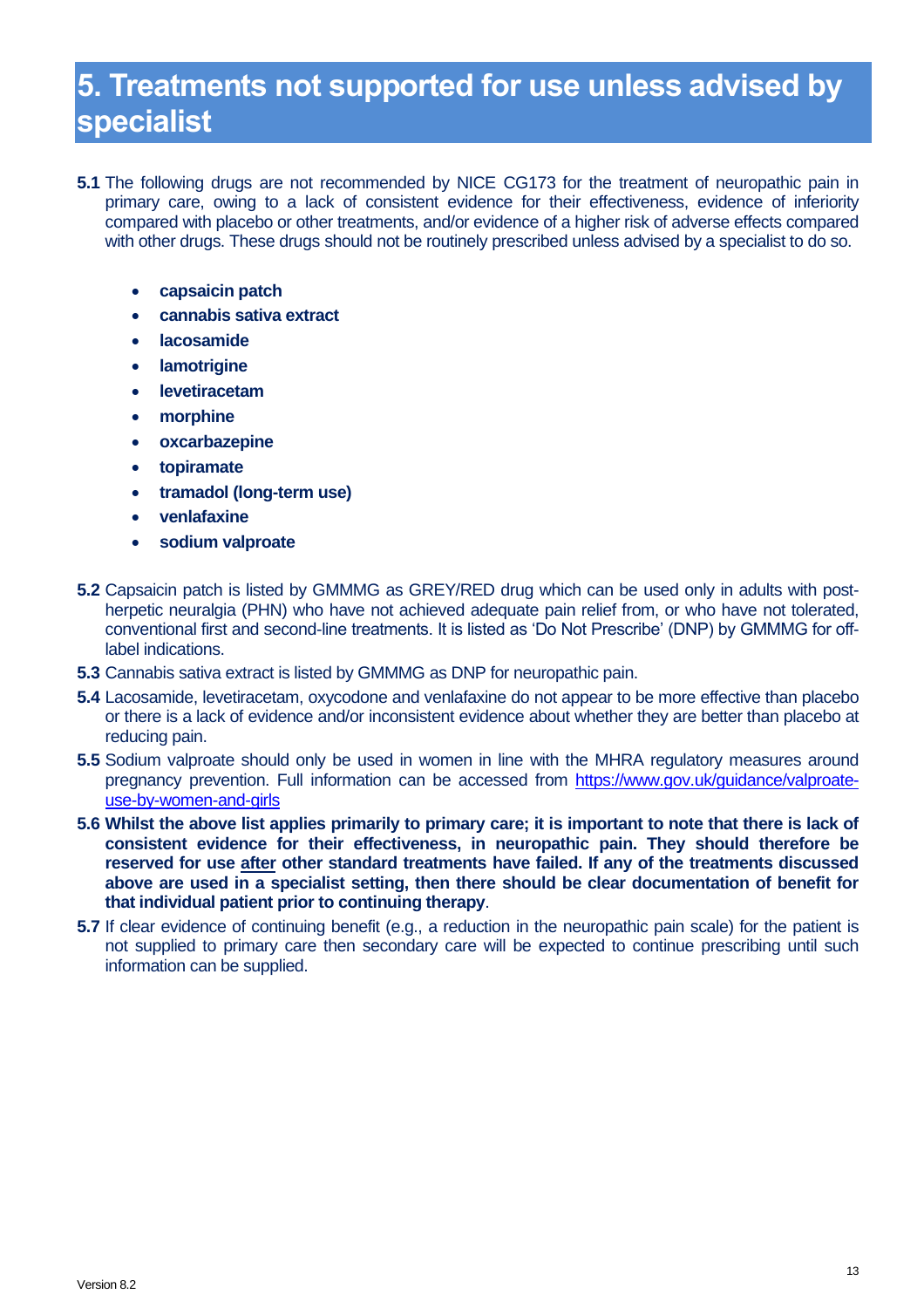# <span id="page-16-0"></span>**6. Information for Patients**

#### *What is neuropathic pain?*

- Neuropathic pain happens when the nerves don't work properly and send the wrong signals to the brain.
- A common cause is a trapped nerve, for example, in the back or neck. Neuropathic pain can also be caused by conditions such as diabetes, shingles or by a painful nerve in the face (trigeminal neuralgia). Neuropathic pain can sometimes occur after a stroke, after amputation of an arm or a leg, and in people with cancer or multiple sclerosis.
- It can feel like shooting, stabbing, an electric shock, burning, tingling, tight, numb, prickling, itching or a sensation of pins and needles. The pain can come and go or be there all the time.
- Because the causes of neuropathic pain can be complicated and difficult to treat, it is often not possible to completely cure the source of the pain.

#### *What are the treatments for neuropathic pain?*

- **Neuropathic pain can be very painful and troublesome. Medicines might only partly help the symptoms.**
- Treatment might include non-drug options such as physiotherapy to help strengthen muscles. If you have diabetes, then making sure it is well controlled may help improve the pain, or at least stop it getting worse.
- Neuropathic pain is not like pain caused by a pulled muscle or a sprain, so the medicines used to treat it are different from common painkillers like paracetamol and ibuprofen. Medicines used to treat neuropathic pain are different in both the way that they work, and how long they take to work.
- To begin with, your doctor might prescribe you a drug called amitriptyline, gabapentin, pregabalin, or duloxetine. These are sometimes also used for treating other health conditions, such as depression, epilepsy, anxiety or headaches. When deciding on the best choice for you, your doctor will consider any other health problems you may have and any other medications you might be taking.
- When you start drug treatment for neuropathic pain it will usually be at a low dose, which is then increased gradually until you get the most benefit. Some people find that the dose can't be increased because they get side effects that are difficult to manage. Some people do not get any benefit from drug treatments, if this is the case the drug should be stopped gradually. For some patients changing to a different drug might be an option. It is not usually recommended to be on more than one treatment for neuropathic pain.
- The most common side effects are tiredness, dizziness, or feeling "drunk". If you get these, it may be necessary to reduce your dose. The side effects should improve after a week or two as your body gets used to the medicine. Do not drive or operate machinery if you experience drowsiness or blurred vision. You also may become more sensitive to the effects of alcohol.
- Some people who take pregabalin or gabapentin become physically dependent after long-term use. This means they experience withdrawal symptoms when they stop taking the medicine. If you are concerned about physical dependence with these medicines, then speak to your doctor or pharmacist
- Everyone is different and responds differently to drug treatment some people find that the drugs start to help straight away, and for others it takes a bit more time. It is important to keep talking to your doctor about how you are feeling, whether things are improving, and what you can do to help yourself.

**Adapted from: NICE CG173 Neuropathic pain in adults: pharmacological management in non-specialist settings ['Information for the public'](https://www.nice.org.uk/guidance/cg173/ifp/chapter/About-this-information) September 2020.**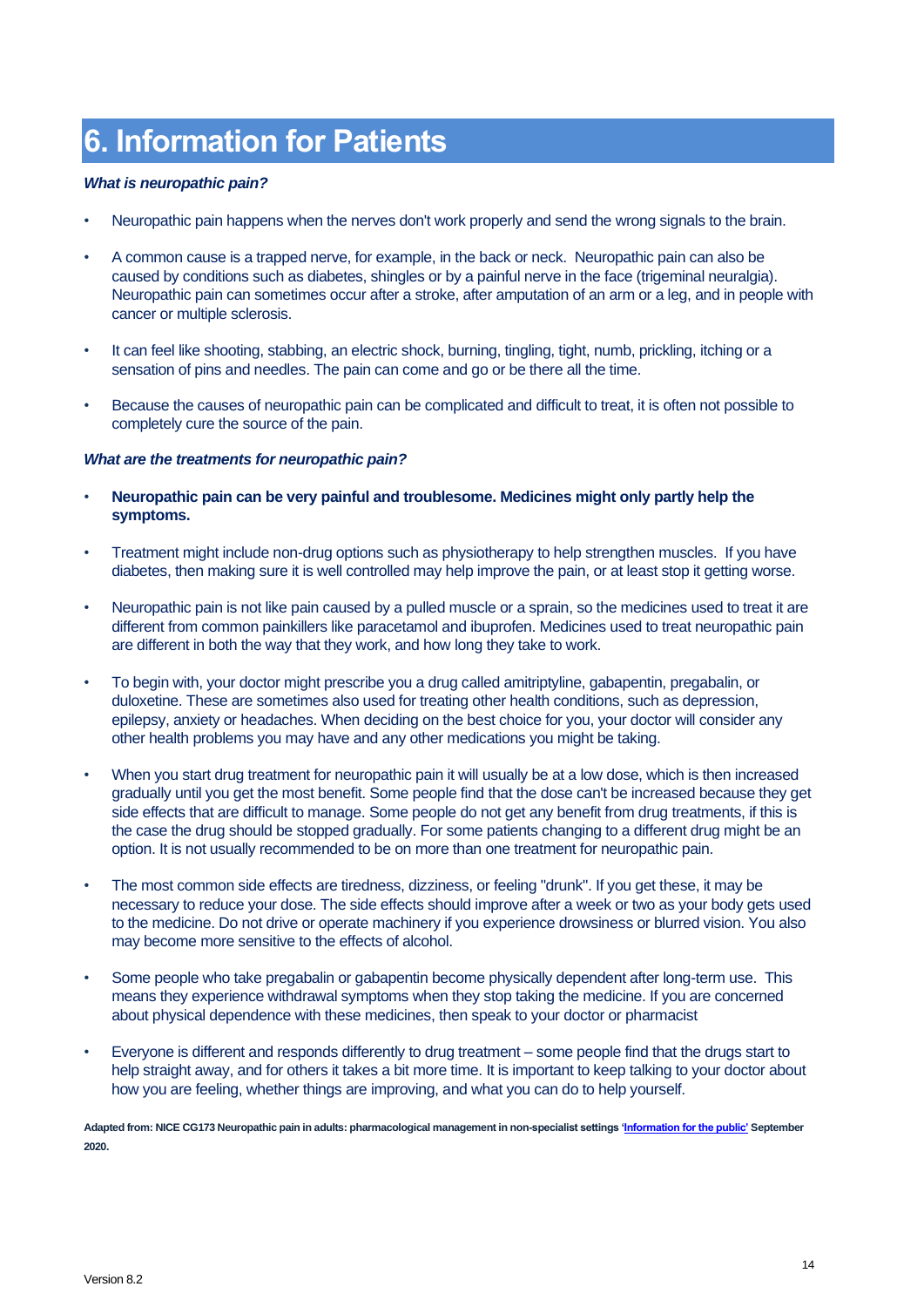#### **Patient information- medicine specific**

NHS.UK: *Amitriptyline - for pain and migraine* <https://www.nhs.uk/medicines/amitriptyline-for-pain/>

Faculty of Pain Medicine: *Information for Adult Patients Prescribed Amitriptyline for the Treatment of Pain* (Leaflet) <https://www.britishpainsociety.org/british-pain-society-publications/patient-publications/>

NHS.UK: Nortriptyline – for nerve pain and depression <https://www.nhs.uk/medicines/nortriptyline/>

Faculty of Pain Medicine: *Information for Adult Patients Prescribed Nortriptyline for the Treatment of Pain* (Leaflet) <https://www.britishpainsociety.org/british-pain-society-publications/patient-publications/>

NHS.UK: *Gabapentin* <https://www.nhs.uk/medicines/gabapentin/>

Faculty of Pain Medicine: *Information for Adult Patients Prescribed Gabapentin for the Treatment of Pain* (Leaflet) [https://www.britishpainsociety.org/static/uploads/resources/files/FPM-Gabapentin\\_0.pdf](https://www.britishpainsociety.org/static/uploads/resources/files/FPM-Gabapentin_0.pdf)

NHS.UK: *Pregabalin* <https://www.nhs.uk/medicines/pregabalin/>

Faculty of Pain Medicine: *Information for Adult Patients Prescribed Pregabalin for the Treatment of Pain* (Leaflet) [https://www.britishpainsociety.org/static/uploads/resources/files/FPM-Pregablin\\_2.pdf](https://www.britishpainsociety.org/static/uploads/resources/files/FPM-Pregablin_2.pdf)

NHS.Uk: *Duloxetine* <https://www.nhs.uk/medicines/duloxetine/>

Faculty of Pain Medicine: *Information for Adult Patients Prescribed Duloxetine for the Treatment of Pain* (Leaflet) [https://www.britishpainsociety.org/static/uploads/resources/files/FPM-Duloxetine\\_0.pdf](https://www.britishpainsociety.org/static/uploads/resources/files/FPM-Duloxetine_0.pdf)

#### **Patient information- general resources**

The British Pain Society: Patient Publications <https://www.britishpainsociety.org/british-pain-society-publications/patient-publications/>

Pain UK Find out about other organisations helping people living with pain. [www.painuk.org](http://www.painuk.org/)

Pain Concern UK <https://painconcern.org.uk/product-category/leaflets/>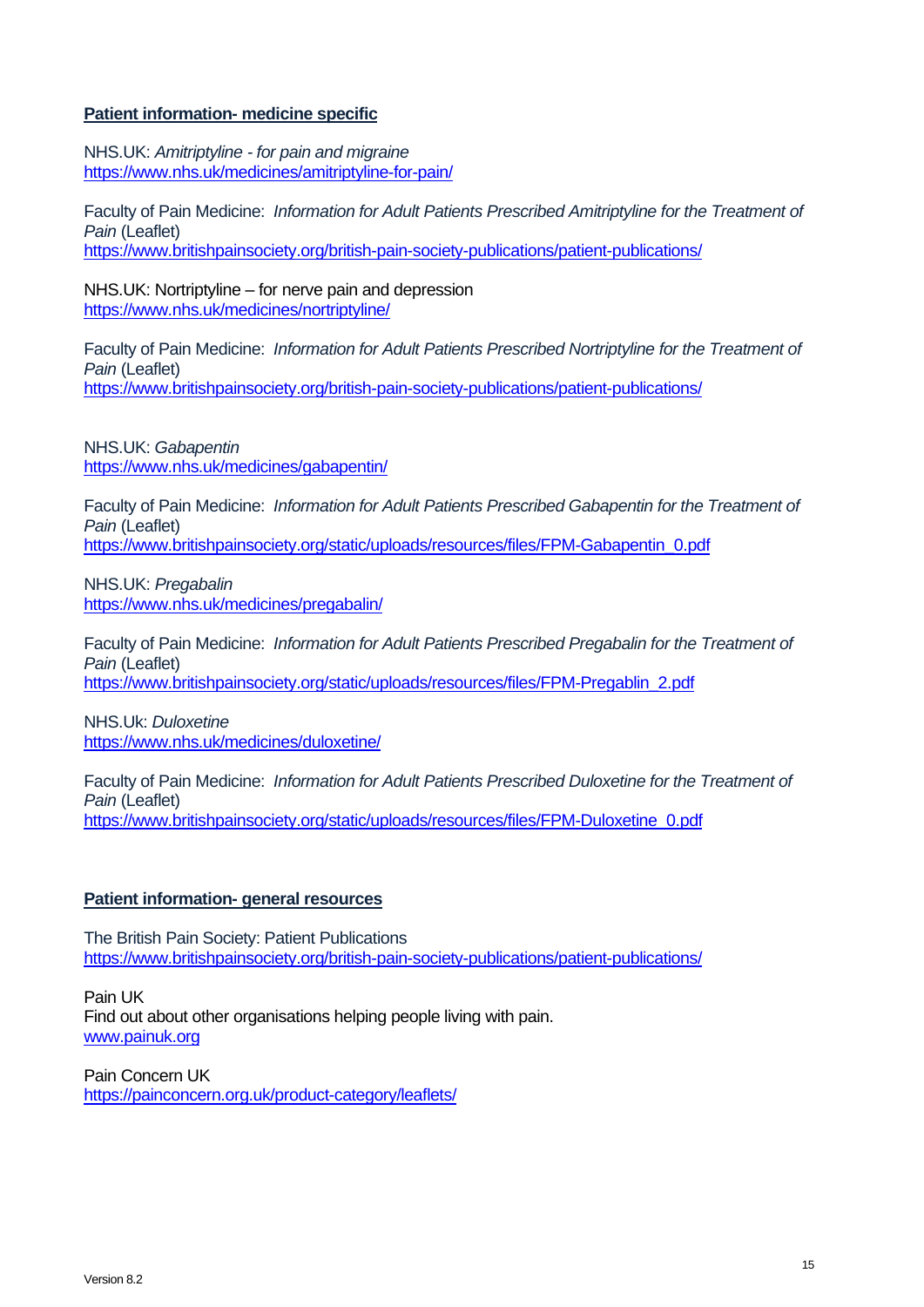# <span id="page-18-0"></span>**7. References**

- 1. International Association for the Study of Pain. Classification of Chronic Pain, Second Edition (Revised). Part III: Pain Terms: A Current List with Definitions and Notes on Usage. Available from [https://www.iasp-pain.org/PublicationsNews/Content.aspx?ItemNumber=1673.](https://www.iasp-pain.org/PublicationsNews/Content.aspx?ItemNumber=1673) Accessed June 2021.
- 2. National Institute for Health and Care Excellence (NICE), CG173, Neuropathic pain in adults; pharmacological management in non-specialist settings], November 2013 (last updated September 2020) <http://guidance.nice.org.uk/CG173> Accessed June 2021.
- 3. NICE, Clinical Knowledge Summaries: Neuropathic pain drug treatment. Last revised December 2020. [https://cks.nice.org.uk/neuropathic-pain-drug-treatment#!scenario.](https://cks.nice.org.uk/neuropathic-pain-drug-treatment#!scenario) Accessed June 2021.
- 4. NICE, Clinical Knowledge Summaries: Trigeminal Neuralgia Management. Last revised January 2018. [https://cks.nice.org.uk/trigeminal-neuralgia#!scenario.](https://cks.nice.org.uk/trigeminal-neuralgia#!scenario) Accessed June 2021.
- 5. NHS England. Rescheduling of Gabapentin and Pregabalin as Schedule 3 Controlled Drugs: Guidance for urgent action. March 2019, [https://www.cambridgeshireandpeterboroughccg.nhs.uk/easysiteweb/getresource.axd?assetid=1](https://www.cambridgeshireandpeterboroughccg.nhs.uk/easysiteweb/getresource.axd?assetid=17402&type=0&servicetype=1) [7402&type=0&servicetype=1](https://www.cambridgeshireandpeterboroughccg.nhs.uk/easysiteweb/getresource.axd?assetid=17402&type=0&servicetype=1) Accessed December 2021.
- 6. Safer Prescribing in Prisons: Guidance for Clinicians RCGP secure environments group (November 2011[\) https://www.rcgp.org.uk/clinical-and-research/resources/a-to-z-clinical](https://www.rcgp.org.uk/clinical-and-research/resources/a-to-z-clinical-resources/~/media/106D28C849364D4CB2CB5A75A4E0849F.ashx)[resources/~/media/106D28C849364D4CB2CB5A75A4E0849F.ashx](https://www.rcgp.org.uk/clinical-and-research/resources/a-to-z-clinical-resources/~/media/106D28C849364D4CB2CB5A75A4E0849F.ashx)
- 7. Galer S.G and Jensen M.P, Development and preliminary validation of a pain measure specific to neuropathic pain: The Neuropathic Pain Scale, Neurology 1997;48;332 <https://n.neurology.org/content/48/2/332> . Accessed June 2021
- 8. NICE guideline NG193, Chronic pain (primary and secondary) in over 16s: assessment of all chronic pain and management of chronic primary pain, April 2021. <https://www.nice.org.uk/guidance/ng193> Accessed September 2021
- 9. BNF online[, Nortriptyline,](https://www.google.com/search?q=nortriptyline+bnf&oq=nortriptyline+BNF&aqs=chrome.0.0i512l2j0i22i30j0i10i22i30j0i390j69i60.7987j0j7&sourceid=chrome&ie=UTF-8) retrieved on the 26.11.2021
- 10.BNF online[, Neuropathic pain,](https://bnf.nice.org.uk/treatment-summary/neuropathic-pain.html) retrieved on the 26.11.2021
- 11.GMMMG, Gabapentinoids [prescribing for pain,](https://gmmmg.nhs.uk/wp-content/uploads/2021/08/Gabapentinoid-resource-pack-1-0.pdf) Resource pack, v1.0, 2021
- 12.BNF online[, Controlled drugs and drug dependence,](https://bnf.nice.org.uk/guidance/controlled-drugs-and-drug-dependence.html) retrieved on the 25.02.2022
- 13. NICE guideline NG59, Low back pain and sciatica in over 16s: assessment and management, December 2020. [https://www.nice.org.uk/guidance/ng59 Accessed February 2022](https://www.nice.org.uk/guidance/ng59%20Accessed%20February%202022)
- 14. NICE CKS, Sciatica (lumbar radiculopathy), October 2021[. https://cks.nice.org.uk/topics/sciatica](https://cks.nice.org.uk/topics/sciatica-lumbar-radiculopathy/)[lumbar-radiculopathy/](https://cks.nice.org.uk/topics/sciatica-lumbar-radiculopathy/) Accessed February 2022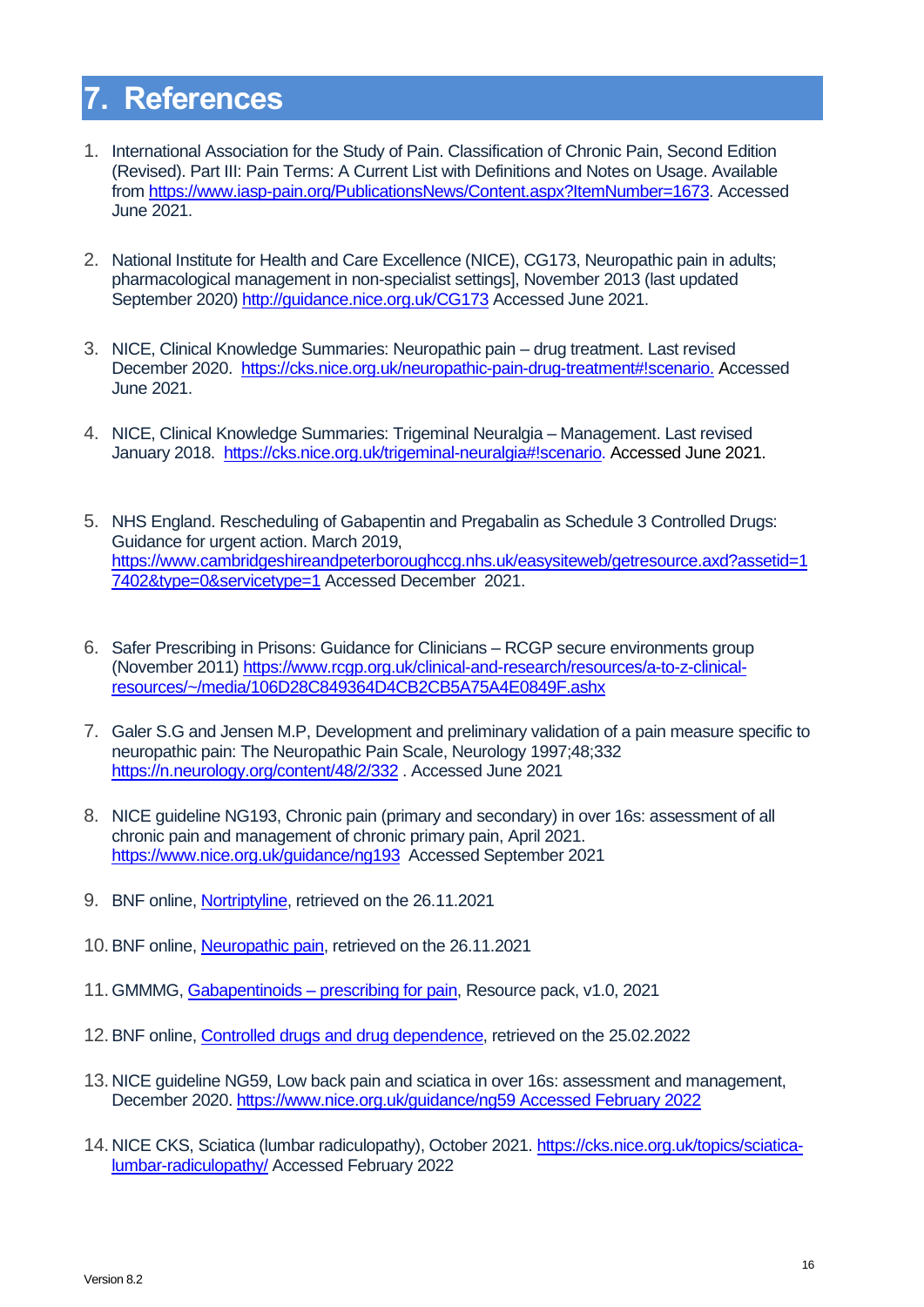### <span id="page-19-1"></span><span id="page-19-0"></span>**8. Appendix 1**

### **Neuropathic pain scale**

There are scales for measuring different aspects of pain. For one patient, a pain might feel extremely hot, but not at all dull, while another patient may not experience any heat, but feel like their pain is very dull. We expect you to rate very high on some of the scales below, and very low on others. We want you to use the measures that follow to tell us exactly what you experience.

1. Please use the scale below to tell us how **intense** your pain is. Place an "X" through the number that best describes the intensity of your pain.

| 0              | 1                                                                                                                                                                                 | $\overline{2}$ | 3              | 4 | 5 | $6\phantom{1}6$ | $\overline{7}$ | 8 | 9 |      | 10                                                          |
|----------------|-----------------------------------------------------------------------------------------------------------------------------------------------------------------------------------|----------------|----------------|---|---|-----------------|----------------|---|---|------|-------------------------------------------------------------|
| No pain        |                                                                                                                                                                                   |                |                |   |   |                 |                |   |   |      | The most<br>intense pain<br>sensation<br>imaginable         |
|                | 2. Please use the scale below to tell us how sharp your pain feels. Words used to<br>describe "sharp" feelings include "like a knife," "like a spike," "jabbing" or "like jolts." |                |                |   |   |                 |                |   |   |      |                                                             |
| 0              | 1                                                                                                                                                                                 | $\overline{2}$ | $\overline{3}$ | 4 | 5 | 6               | $\overline{7}$ | 8 | 9 |      | 10                                                          |
| Not sharp      | 3. Please use the scale below to tell us how hot your pain feels. Words used to describe very                                                                                     |                |                |   |   |                 |                |   |   |      | The sharpest<br>sensation<br>imaginable<br>('like a knife') |
|                | hot pain include "burning" and "on fire."                                                                                                                                         |                |                |   |   |                 |                |   |   |      |                                                             |
| 0              | 1                                                                                                                                                                                 | $\overline{2}$ | 3              | 4 | 5 | 6               | $\overline{7}$ | 8 | 9 |      | 10                                                          |
| Not hot        | 4. Please use the scale below to tell us how dull your pain feels. Words used to describe very<br>dull pain include "like a dull toothache," "dull pain," and "like a bruise."    |                |                |   |   |                 |                |   |   |      | The hottest<br>sensation<br>imaginable<br>$(5n)$ fire')     |
| $\overline{0}$ | 1                                                                                                                                                                                 | $\overline{2}$ | 3              | 4 | 5 | 6               | $\overline{7}$ | 8 | 9 |      | 10                                                          |
| Not dull       | 5. Please use the scale below to tell us how cold your pain feels. Words used to<br>describe very cold pain include "like ice" and "freezing."                                    |                |                |   |   |                 |                |   |   | dull | The most<br>sensation<br>imaginable                         |
| 0              | 1                                                                                                                                                                                 | $\overline{2}$ | 3              | 4 | 5 | 6               | 7              | 8 | 9 |      | 10                                                          |
| Not cold       |                                                                                                                                                                                   |                |                |   |   |                 |                |   |   | cold | The most<br>sensation                                       |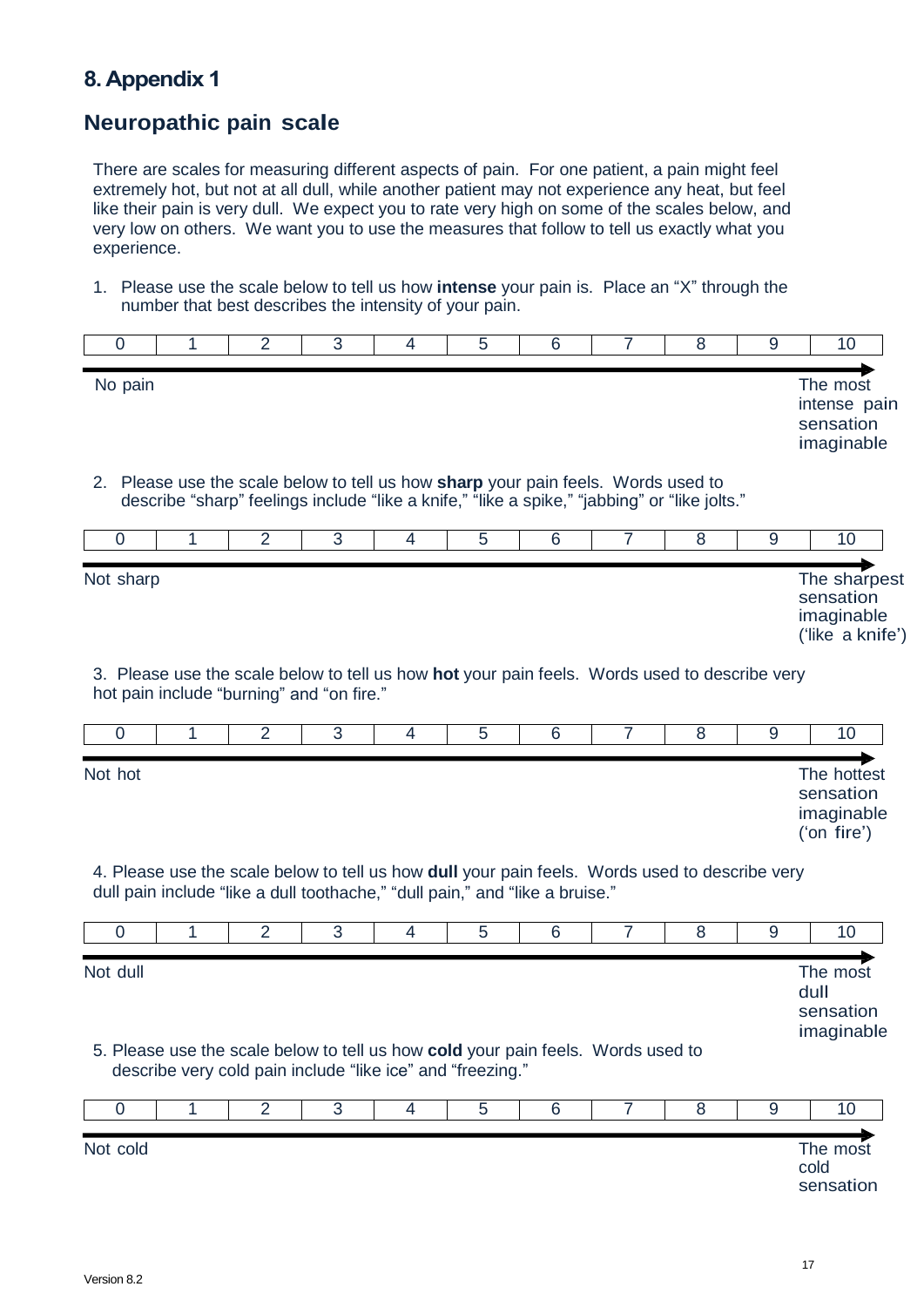6. Please use the scale below to tell us how **sensitive** your skin is to light touch or clothing. Words used to describe sensitive skin include "like sunburned skin" and "raw skin."

|               |  | ⊶ |  |  |                                                                  |
|---------------|--|---|--|--|------------------------------------------------------------------|
| Not sensitive |  |   |  |  | The most<br>sensitive<br>sensation<br>imaginable<br>('raw skin') |

7. Please use the scale below to tell us how **itchy** your pain feels. Words used to describe itchy pain include "like poison oak" and "like a mosquito bite."

| Not itchy |  |  |  |  | The itchiest<br>sensation<br>imaginable |
|-----------|--|--|--|--|-----------------------------------------|

8. Which of the following best describes the time quality of your pain? **Please tick only one answer.**

( ) I feel a background pain all of the time and occasional flare-ups (break-through pain) some of the time.

 $\_$  , and the set of the set of the set of the set of the set of the set of the set of the set of the set of the set of the set of the set of the set of the set of the set of the set of the set of the set of the set of th \_\_\_\_\_\_\_\_\_\_\_\_\_\_\_\_\_\_\_\_\_\_\_\_\_\_\_\_\_\_\_\_\_\_\_\_\_\_\_\_\_\_\_\_\_\_\_\_\_\_\_\_\_\_\_\_\_\_\_\_\_\_\_\_\_\_\_\_\_\_\_\_\_ \_\_\_\_\_\_\_\_\_\_\_\_\_\_\_\_\_\_\_\_\_\_\_\_\_\_\_\_\_\_\_\_\_\_\_\_\_\_\_\_\_\_\_\_\_\_\_\_\_\_\_\_\_\_\_\_\_\_\_\_\_\_\_\_\_\_\_\_\_\_\_\_\_

\_\_\_\_\_\_\_\_\_\_\_\_\_\_\_\_\_\_\_\_\_\_\_\_\_\_\_\_\_\_\_\_\_\_\_\_\_\_\_\_\_\_\_\_\_\_\_\_\_\_\_\_\_\_\_\_\_\_\_\_\_\_\_\_\_\_\_\_\_\_ \_\_\_\_\_\_\_\_\_\_\_\_\_\_\_\_\_\_\_\_\_\_\_\_\_\_\_\_\_\_\_\_\_\_\_\_\_\_\_\_\_\_\_\_\_\_\_\_\_\_\_\_\_\_\_\_\_\_\_\_\_\_\_\_\_\_\_\_\_\_\_\_\_ \_\_\_\_\_\_\_\_\_\_\_\_\_\_\_\_\_\_\_\_\_\_\_\_\_\_\_\_\_\_\_\_\_\_\_\_\_\_\_\_\_\_\_\_\_\_\_\_\_\_\_\_\_\_\_\_\_\_\_\_\_\_\_\_\_\_\_\_\_\_\_\_\_

 $\_$  , and the set of the set of the set of the set of the set of the set of the set of the set of the set of the set of the set of the set of the set of the set of the set of the set of the set of the set of the set of th \_\_\_\_\_\_\_\_\_\_\_\_\_\_\_\_\_\_\_\_\_\_\_\_\_\_\_\_\_\_\_\_\_\_\_\_\_\_\_\_\_\_\_\_\_\_\_\_\_\_\_\_\_\_\_\_\_\_\_\_\_\_\_\_\_\_\_\_\_\_\_\_\_ \_\_\_\_\_\_\_\_\_\_\_\_\_\_\_\_\_\_\_\_\_\_\_\_\_\_\_\_\_\_\_\_\_\_\_\_\_\_\_\_\_\_\_\_\_\_\_\_\_\_\_\_\_\_\_\_\_\_\_\_\_\_\_\_\_\_\_\_\_\_\_\_\_

 $\_$  . The contribution of the contribution of  $\mathcal{L}_1$  ,  $\mathcal{L}_2$  ,  $\mathcal{L}_3$  ,  $\mathcal{L}_4$  ,  $\mathcal{L}_5$  ,  $\mathcal{L}_6$  ,  $\mathcal{L}_7$  ,  $\mathcal{L}_8$  ,  $\mathcal{L}_9$  ,  $\mathcal{L}_1$  ,  $\mathcal{L}_2$  ,  $\mathcal{L}_3$  ,  $\mathcal{L}_5$  ,  $\mathcal{L}_6$  ,  $\mathcal{L}_$ 

Describe the background pain: \_\_\_\_\_\_\_\_\_\_\_\_\_\_\_\_\_\_\_\_\_\_\_\_\_\_\_\_\_\_\_\_\_\_\_\_\_\_\_\_\_\_\_\_\_

Describe the flare-up (break-through) pain:

 $($ ) I feel a single type of pain all the time. Describe this pain:

( ) I feel a single type of pain only sometimes. Other times, I am pain-free.

Describe this occasional pain: \_\_\_\_\_\_\_\_\_\_\_\_\_\_\_\_\_\_\_\_\_\_\_\_\_\_\_\_\_\_\_\_\_\_\_\_\_\_\_\_\_\_\_\_\_\_\_